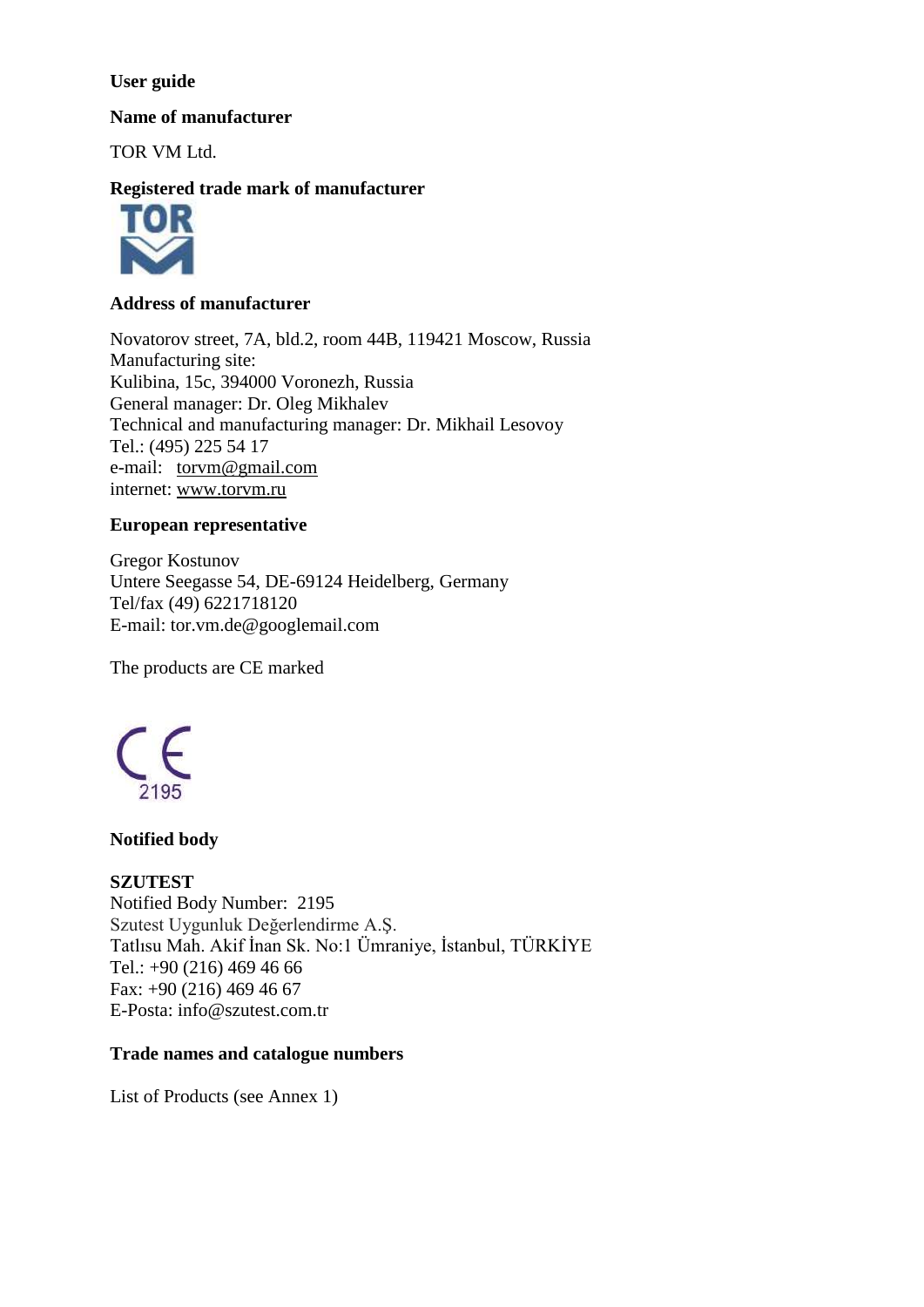### **Intended purpose**

TOR VM dental polishing discs are intended for professional use in dental clinic only. Polishing discs with metal connector and stem polishing discs with plastic connector (hereinafter - *discs*) can be used for all groups of patients without restrictions.

The *discs* are intended for polishing dental fillings via rotation transferred from dental handpiece manipulated by dentist or by hand manipulation of handpiece around the dent.

Mandrels are used to transfer rotation from dental handpiece to the *disc* or as intermediate (adapter, transition adapter) between *discs* and handpiece.

*Discs* are for single use and supplied in non sterile state. It is obvious that polishing disc has been used.

*Discs* are single-use devices. *Discs* are used for composite finishing and polishing. *Disc* flexibility allows the *disc* to bend, proving perfect polishing effect even in interproximal areas. The best result is achieved when *discs* of all 4 types are used successively - from the coarsest to the finest one.

Mandrels are supplied in non sterile state.

Mandrels can be re-used and must be sterilized after each procedure .

#### **TOR VM disc instruction**

- 1. Remove excess composite and contour the restoration using a fine diamond or carbide bur.
- 2. Accurately open the package with *discs* to avoid squabbling and mixing of the *discs* and choose *disc* for gross reduction of necessary diameter.
- 3. Place *disc* for gross reduction by gentle pushing of the connector onto preliminary sterilized mandrel until the *disc* is secure connected (*disc* must not wobble on mandrel).
- 4. Start polishing at a speed not more than 10000 rpm. (speed and duration when using *disc* of another type see the Table)

| <b>Process</b>      | <b>Gross reduction</b> | Contouring | Finishing | Polishing |
|---------------------|------------------------|------------|-----------|-----------|
| Standard color code | blue                   | green      | vellow    | white     |
| Speed, rpm          | 10000                  | 10000      | 30000     | 30000     |
| Time, seconds       | As needed              | !5 - 20    | $15 - 20$ | $15 - 20$ |

- 5. When the polishing is finished wash away the residuals of polishing.
- 6. Remove the gross reduction *disc* from mandrel by positioning a thumbnail under the *disc* connector and pushing the *disc* away from the mandrel.
- 7. Place *disc* for contouring by gentle pushing of the connector onto mandrel until the *disc* is secure (*disc* must not wobble on mandrel) and repeat procedures 3 – 4 taking into account changed abrasiveness of the *disc* (see the Table).

#### **When polishing pay attention to:**

- a. move in one direction: from gingiva towards restoration (back and forth movement over the composite-enamel margin is not recommended);
- b. use light pressure;
- c. keep the restoration surface and *disc* dry when polishing to reach more smooth and uniform effect;
- d. cool the polished tooth with air to avoid dentin overheating.

## **Warning:**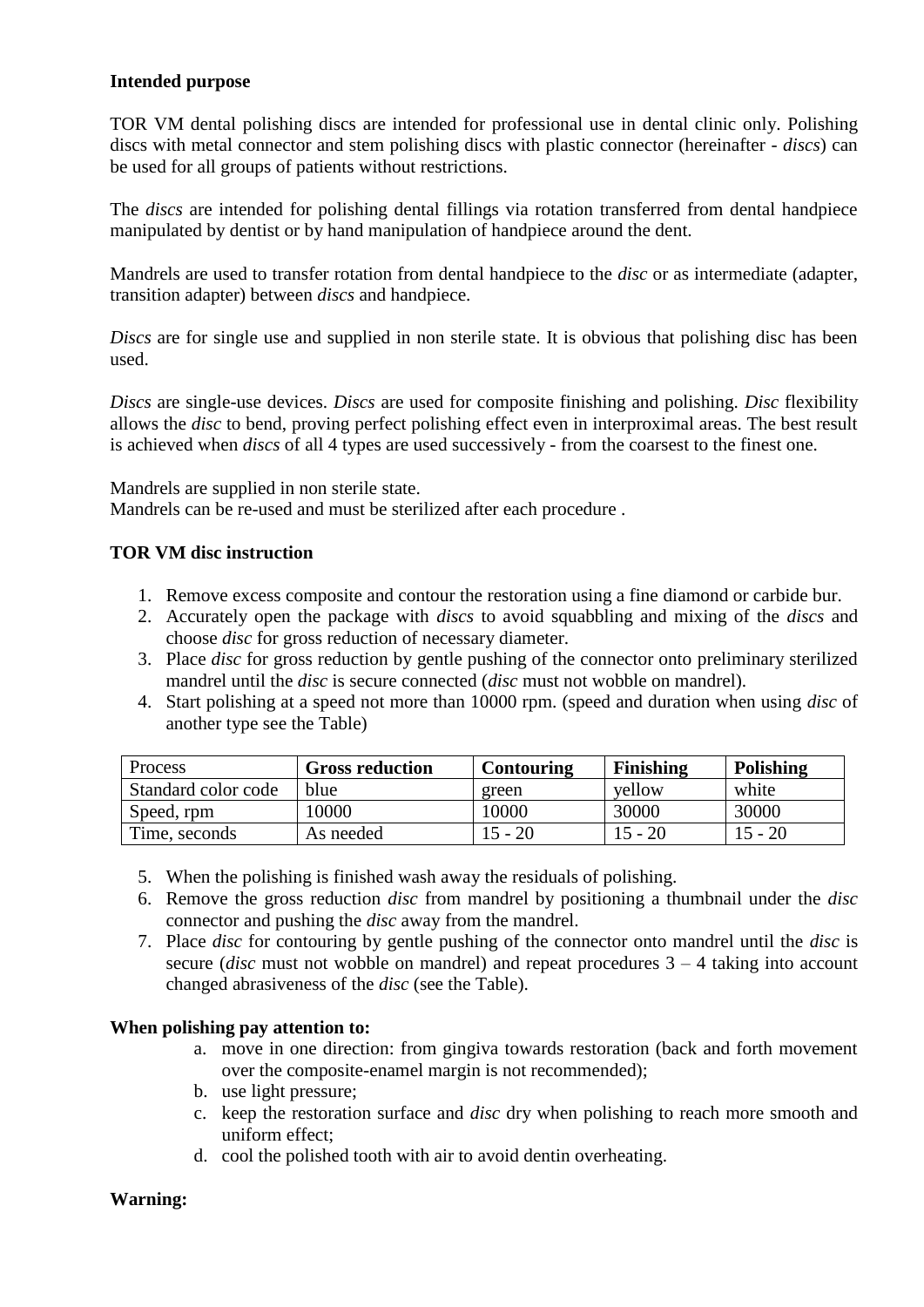1. Do not use *disc*s and mandrels on handpieces intended for speeds exceeding 30000 rpm to avoid the *disc* or mandrel damage that may lead to an injury.

2. Do not operate mandrel without *disc*.

3. Avoid contacting of mandrel or *disc* connector with composite - possible discoloration may require to repeat polishing once more.

4. Use successively *discs* of all 4 types - otherwise the quality of restoration polishing may be reduced.

5. Control quality of *disc* surface while operating. Rotational behavior and the appearance of the *disc* changes 10-15 seconds before separation or break. The visual appearance of the disintegrated *disc* is changed. Do not use *discs* with delaminated abrasive coating or damaged polymer part. This may cause tissue damage.

6. Control the cooling air supply during polishing to avoid dentin overheating.

7. Do not use polishing *disc* once more – *discs* are single-use device – second use can lead to:

- tissue infection,
- tissue damage caused by delamination of abrasive coating,
- tissue damage by parts of disintegrated *disc*,
- tissue damage caused by disconnection between *disc* and mandrel.

8. If package with *discs* or mandrels is broken or disrupted *discs* or mandrels prior to use must be sterilized by a standard method.

## **Methods of sterilization**

Mandrels are sterilized after each patient using conventional steam autoclave at 134 °C for 5 minutes.

### **Warning:**

1. Do not use detergents or disinfectants containing strong alkalines (pH>9), strong acids (pH<4), phenols or iodophors, hydrogen peroxide, interhalogenic agents, halogenic hydrocarbons, strong oxidizing agents, organic solvents, aldehydes.

- 2. Use only sterile or high quality water for post-rinsing.
- 3. Dry mandrels thoroughly before sterilization.
- 4. Follow instructions of autoclave (sterilizer) manufacturer.

In case of risk of disc contamination discs can be sterilized in the following manner:

- 1) put discs in 2% sodium bicarbonate solution at 70°C for 15 min, mix from time to time,
- 2) rinse with distilled water,
- 3) dry at ambient temperature,

4) put in 6% solution of hydrogen peroxide at ambient temperature for 360 min or at 50°C for 180 min.

Polishing discs can also be sterilized using conventional steam autoclave at 121°C for 20 minutes.

#### **Storage**

Store *discs* and mandrels in a dry place.

Store *discs* away from direct sunlight. The storage at direct light can cause disc color change and flexibility decrease.

#### **Product shelf-life**

Shelf-life of *discs* is 5 years since date of production. Shelf-life of mandrels is unlimited.

#### **Warranty**

Warranty time for mandrels is 1 year after the first use.

*Discs* are single-use devices.

TOR VM will replace the product that is proved to be nonconforming.

It is up to user to ensure that the product is suitable for the intended process and purpose.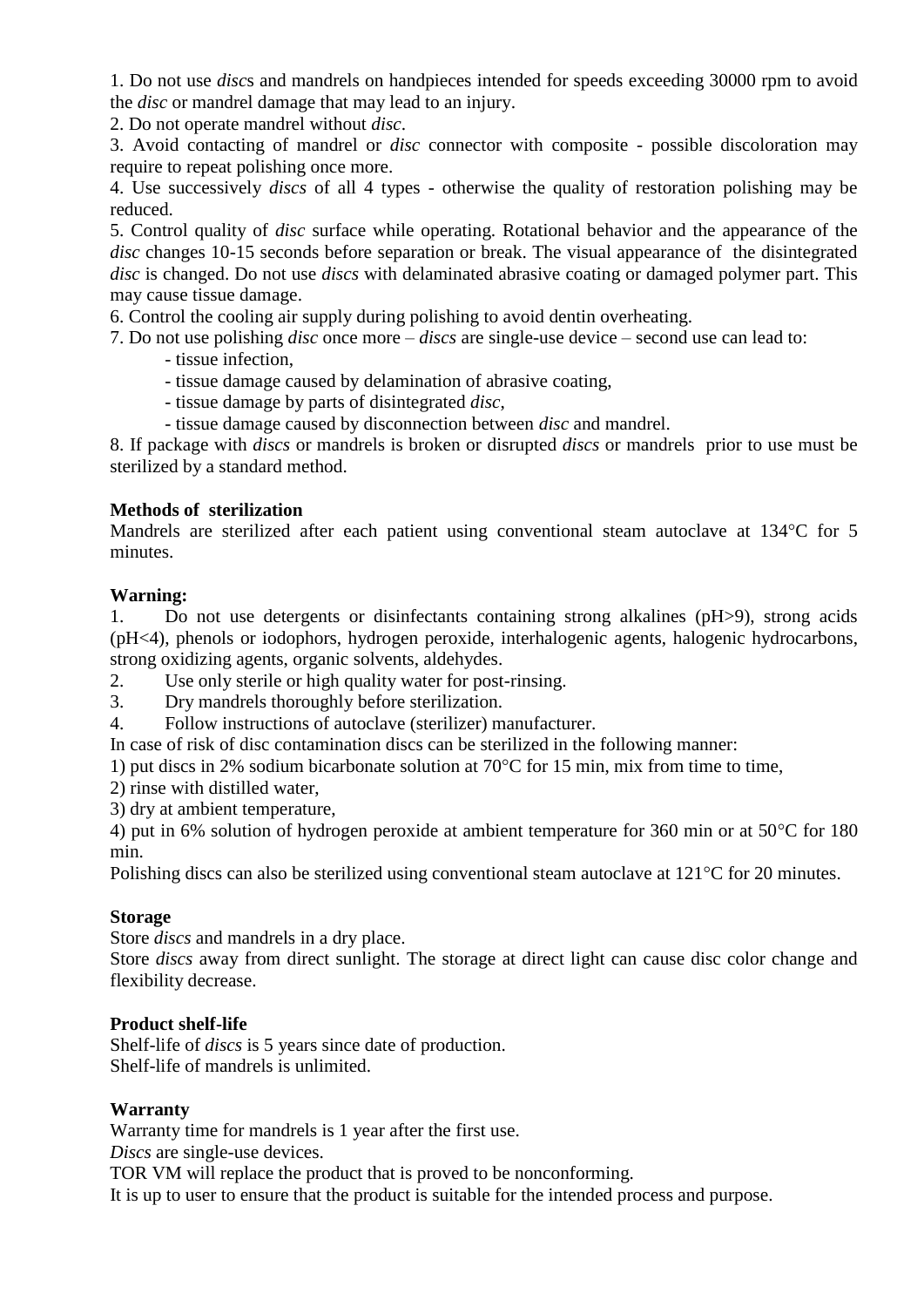## **List of Products**

Discs abrasive part is PET film covered by aluminum oxide particles or abrasive diamond particles in colored polymeric binder.

Connectors of polishing discs are made of brass, connectors of stem polishing discs are made of PVC. Mandrels are made of stainless steel 1.4034.

| <b>Stem polishing discs</b> |                                                                                           |
|-----------------------------|-------------------------------------------------------------------------------------------|
| 1.111                       | Mandrel for stem polishing discs RA type                                                  |
| 1.110                       | Mandrel for stem polishing discs HP type                                                  |
| 1.113                       | Mandrel for stem polishing discs HP type                                                  |
| 1.115                       | Mandrel for stem polishing discs RA type                                                  |
| 1.600                       | Stem discs including:                                                                     |
|                             | - stem polishing discs for gross reduction:                                               |
|                             | 8 mm in diameter (catalogue number 1.611)                                                 |
|                             | 12 mm in diameter (catalogue number 1.621)                                                |
|                             | 14 mm in diameter (catalogue number 1.631)<br>- stem polishing discs for contouring:      |
|                             | 8 mm in diameter (catalogue number 1.612)                                                 |
|                             | 12 mm in diameter (catalogue number 1.622)                                                |
|                             | 14 mm in diameter (catalogue number 1.632)                                                |
|                             | - stem polishing discs for finishing:                                                     |
|                             | 8 mm in diameter (catalogue number 1.613)                                                 |
|                             | 12 mm in diameter (catalogue number 1.623)                                                |
|                             | 14 mm in diameter (catalogue number 1.633)<br>- stem polishing discs for polishing:       |
|                             | 8 mm in diameter (catalogue number 1.614)                                                 |
|                             | 12 mm in diameter (catalogue number 1.624)                                                |
|                             | 14 mm in diameter (catalogue number 1.634)                                                |
|                             | - stem polishing discs with back abrasive position                                        |
|                             | 14 mm in diameter:                                                                        |
|                             | for gross reduction (catalogue number 1.631o)<br>for contouring (catalogue number 1.632o) |
|                             | for finishing (catalogue number 1.633o)                                                   |
|                             | for polishing (catalogue number 1.634o)                                                   |
|                             | - mandrel of RA type for stem polishing discs (catalogue number 1.111)                    |
| 1.610                       | Stem polishing discs including:                                                           |
|                             | - stem polishing discs 8 mm in diameter:                                                  |
|                             | for gross reduction (catalogue number 1.611)                                              |
|                             | for contouring (catalogue number 1.612)                                                   |
|                             | for finishing (catalogue number 1.613)                                                    |
|                             | for polishing (catalogue number 1.614)                                                    |
|                             | - mandrel of RA type for stem polishing discs (catalogue number 1.111)                    |
| 1.620                       | Stem polishing discs including:                                                           |
|                             | - stem polishing discs 12 mm in diameter:                                                 |
|                             | for gross reduction (catalogue number 1.621)                                              |
|                             | for contouring (catalogue number 1.622)                                                   |
|                             | for finishing (catalogue number 1.623)                                                    |
|                             | for polishing (catalogue number 1.624)                                                    |
|                             | - mandrel of RA type for stem polishing discs (catalogue number 1.111)                    |
| 1.630                       | Stem polishing discs including:                                                           |
|                             | - stem polishing discs 14 mm in diameter:                                                 |
|                             | for gross reduction (catalogue number 1.631)                                              |
|                             | for contouring (catalogue number 1.632)                                                   |
|                             | for finishing (catalogue number 1.633)                                                    |
|                             | for polishing (catalogue number 1.634)                                                    |
|                             | - mandrel of RA type for stem polishing discs (catalogue number 1.111)                    |
| 1.640                       | Stem polishing discs including:                                                           |
|                             | - stem polishing discs 8 mm in diameter:                                                  |
|                             | for gross reduction (catalogue number 1.611)                                              |
|                             | for contouring (catalogue number 1.612)                                                   |
|                             | for finishing (catalogue number 1.613)                                                    |
|                             | for polishing (catalogue number 1.614)                                                    |
|                             | - stem polishing discs 12 mm in diameter:                                                 |
|                             | for gross reduction (catalogue number 1.621)                                              |
|                             | for contouring (catalogue number 1.622)                                                   |
|                             | for finishing (catalogue number 1.623)                                                    |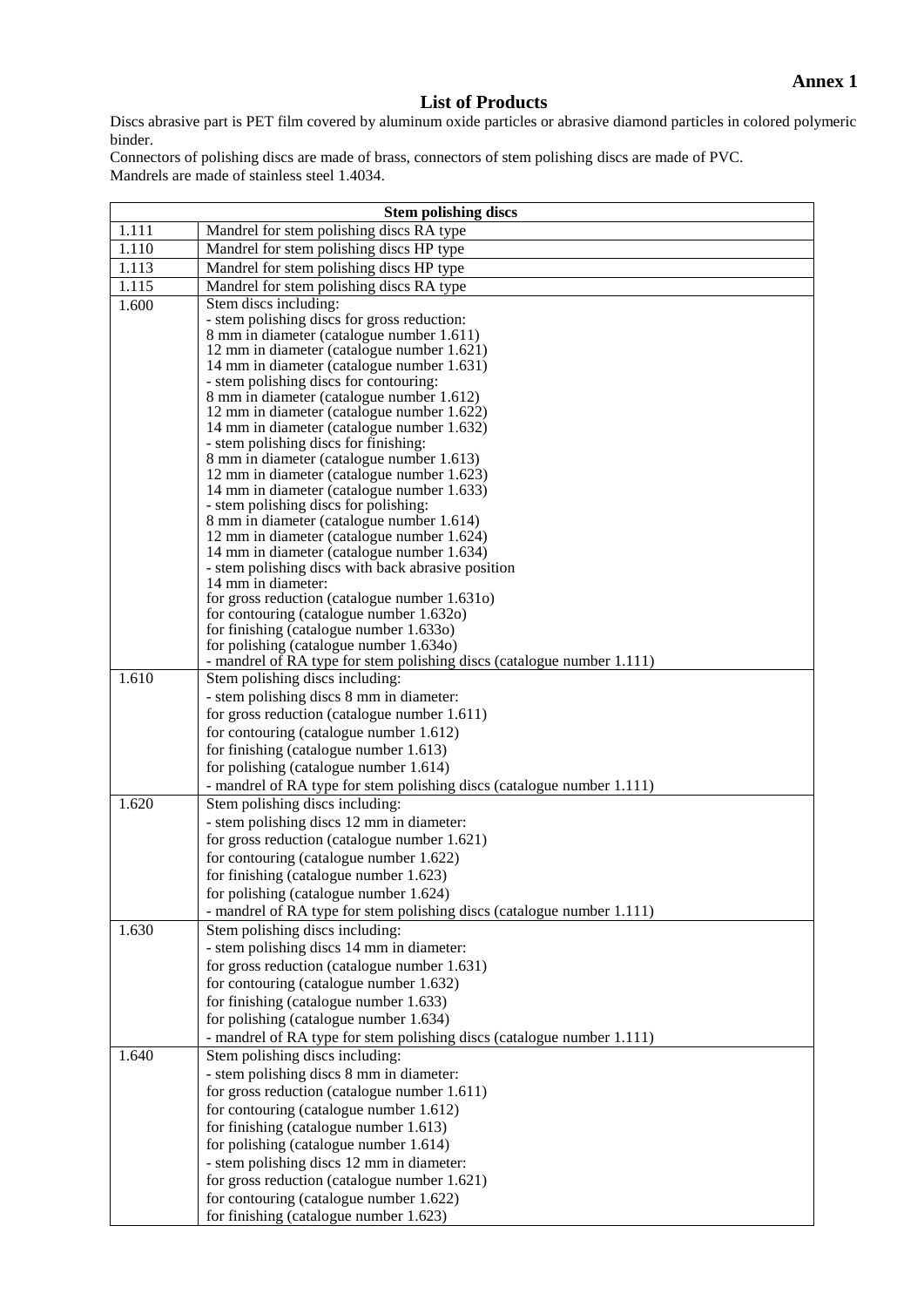|                         | for polishing (catalogue number 1.624)                                                    |
|-------------------------|-------------------------------------------------------------------------------------------|
|                         | - mandrel of RA type for stem polishing discs (catalogue number 1.111)                    |
| 1.020                   | Finishing and Polishing kit including:                                                    |
|                         | - stem polishing discs 14 mm in diameter:                                                 |
|                         | for gross reduction (catalogue number 1.631)                                              |
|                         | for contouring (catalogue number 1.632)                                                   |
|                         | for finishing (catalogue number 1.633)                                                    |
|                         | for polishing (catalogue number 1.634)                                                    |
|                         | - mandrel of RA type for stem polishing discs (catalogue number 1.111)                    |
|                         | - polishing strips:                                                                       |
|                         | for gross reduction (catalogue number 1.050)                                              |
|                         | for contouring (catalogue number 1.051)                                                   |
| 1.611                   | for polishing (catalogue number 1.052)<br>Stem discs for gross reduction 8 mm in diameter |
| 1.621                   | Stem discs for gross reduction 12 mm in diameter                                          |
| $\overline{1.621(10)}B$ | Stem discs for gross reduction 10 mm in diameter                                          |
| $\mathbf R$             |                                                                                           |
| 1.621BR                 | Stem discs for gross reduction 12 mm in diameter                                          |
| 1.631                   | Stem discs for gross reduction 14 mm in diameter                                          |
| 1.631BR                 | Stem discs for gross reduction 14 mm in diameter                                          |
| 1.612                   | Stem discs for contouring 8 mm in diameter                                                |
| 1.622                   | Stem discs for contouring 12 mm in diameter                                               |
| 1.622(10)               | Stem discs for contouring 10 mm in diameter                                               |
| DP                      |                                                                                           |
| 1.622(10)P              | Stem discs for contouring 12 mm in diameter                                               |
| E                       |                                                                                           |
| 1.622LR                 | Stem discs for contouring 12 mm in diameter                                               |
| 1.622PE                 | Stem discs for contouring 12 mm in diameter                                               |
| 1.632                   | Stem discs for contouring 14 mm in diameter                                               |
| 1.632DP                 | Stem discs for contouring 14 mm in diameter                                               |
| 1.632LR                 | Stem discs for contouring 14 mm in diameter                                               |
| 1.632PE                 | Stem discs for contouring 14 mm in diameter                                               |
| 1.613                   | Stem discs for finishing 8 mm in diameter                                                 |
| 1.623                   | Stem discs for finishing 12 mm in diameter                                                |
| 1.623(10)P              | Stem discs for finishing 10 mm in diameter                                                |
| 1.623(10)S              | Stem discs for finishing 10 mm in diameter                                                |
| 1.623S                  | Stem discs for finishing 12 mm in diameter                                                |
| 1.633                   | Stem discs for finishing 14 mm in diameter                                                |
| 1.633P                  | Stem discs for finishing 14 mm in diameter                                                |
| 1.633S<br>1.614         | Stem discs for finishing 14 mm in diameter                                                |
| 1.624                   | Stem discs for polishing 8 mm in diameter<br>Stem discs for polishing 12 mm in diameter   |
| 1.624LS                 | Stem discs for polishing 8 mm in diameter                                                 |
| 1.634                   | Stem discs for polishing 14 mm in diameter                                                |
| 1.634LS                 | Stem discs for polishing 14 mm in diameter                                                |
| 1.611o                  | Stem polishing discs for gross reduction with back abrasive position 8 mm in diameter     |
| 1.621o                  | Stem polishing discs for gross reduction with back abrasive position 12 mm in diameter    |
| 1.631o                  | Stem polishing discs for gross reduction with back abrasive position 14 mm in diameter    |
| 1.6120                  | Stem polishing discs for contouring with back abrasive position 8 mm in diameter          |
| 1.6220                  | Stem polishing discs for contouring with back abrasive position 12 mm in diameter         |
| 1.6320                  | Stem polishing discs for contouring with back abrasive position 14 mm in diameter         |
| 1.6130                  | Stem polishing discs for finishing with back abrasive position 8 mm in diameter           |
| 1.6230                  | Stem polishing discs for finishing with back abrasive position 12 mm in diameter          |
| 1.6330                  | Stem polishing discs for finishing with back abrasive position 14 mm in diameter          |
| 1.6140                  | Stem polishing discs for polishing with back abrasive position 8 mm in diameter           |
| 1.6240                  | Stem polishing discs for polishing with back abrasive position 12 mm in diameter          |
| 1.6340                  | Stem polishing discs for polishing with back abrasive position 14 mm in diameter          |
| 1.650                   | Stem polishing discs including:                                                           |
|                         | - stem polishing discs 8 mm in diameter:                                                  |
|                         | for gross reduction (catalogue number $1.651(8)$ )                                        |
|                         | for contouring (catalogue number $1.652(8)$ )                                             |
|                         | for finishing (catalogue number $1.653(8)$ )                                              |
|                         | for polishing (catalogue number $1.644(8)$ )                                              |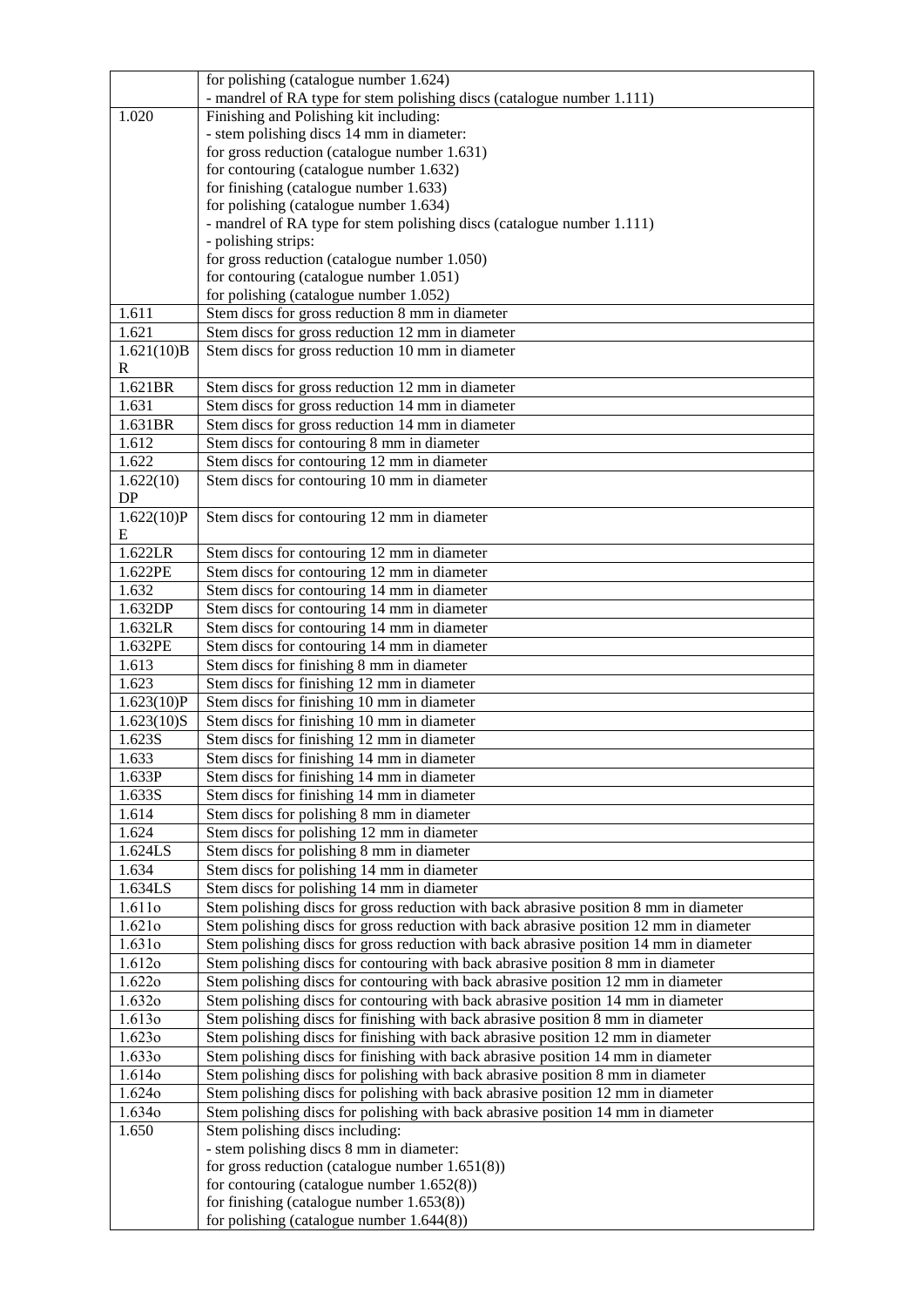|                        | - stem polishing discs 12 mm in diameter:                                                                      |
|------------------------|----------------------------------------------------------------------------------------------------------------|
|                        | for gross reduction (catalogue number $1.651(12)$ )                                                            |
|                        | for contouring (catalogue number $1.652(12)$ )                                                                 |
|                        | for finishing (catalogue number $1.653(12)$ )                                                                  |
|                        | for polishing (catalogue number $1.644(12)$ )                                                                  |
|                        | - mandrel of RA type for stem polishing discs (catalogue number 1.115)                                         |
| 1.651(8)               | Stem polishing discs for gross reduction 8 mm in diameter                                                      |
| $\overline{1.651(12)}$ | Stem polishing discs for gross reduction 12 mm in diameter                                                     |
| 1.651(14)              | Stem polishing discs for gross reduction 8 mm in diameter                                                      |
| 1.652(8)               | Stem polishing discs for contouring 8 mm in diameter                                                           |
| 1.652(12)              | Stem polishing discs for contouring 12 mm in diameter<br>Stem polishing discs for contouring 14 mm in diameter |
| 1.652(14)<br>1.653(8)  | Stem polishing discs for finishing 8 mm in diameter                                                            |
| 1.653(12)              | Stem polishing discs for finishing 12 mm in diameter                                                           |
| 1.653(14)              | Stem polishing discs for finishing 14 mm in diameter                                                           |
| 1.654(8)               | Stem polishing discs for polishing 8 mm in diameter                                                            |
| 1.654(12)              | Stem polishing discs for polishing 12 mm in diameter                                                           |
| 1.654(14)              | Stem polishing discs for polishing 14 mm in diameter                                                           |
| $1.651(8)$ o           | Stem polishing discs for gross reduction with back abrasive position 8 mm in diameter                          |
| $1.651(12)$ o          | Stem polishing discs for gross reduction with back abrasive position 12 mm in diameter                         |
| $1.651(14)$ o          | Stem polishing discs for gross reduction with back abrasive position 14 mm in diameter                         |
| $1.652(8)$ o           | Stem polishing discs for contouring with back abrasive position 8 mm in diameter                               |
| $1.652(12)$ o          | Stem polishing discs for contouring with back abrasive position 12 mm in diameter                              |
| $1.652(14)$ o          | Stem polishing discs for contouring with back abrasive position 14 mm in diameter                              |
| $1.653(8)$ o           | Stem polishing discs for finishing with back abrasive position 8 mm in diameter                                |
| $1.653(12)$ o          | Stem polishing discs for finishing with back abrasive position 12 mm in diameter                               |
| $1.653(14)$ o          | Stem polishing discs for finishing with back abrasive position 14 mm in diameter                               |
| $1.654(8)$ o           | Stem polishing discs for polishing with back abrasive position 8 mm in diameter                                |
| $1.654(12)$ o          | Stem polishing discs for polishing with back abrasive position 12 mm in diameter                               |
| $1.654(14)$ o          | Stem polishing discs for polishing with back abrasive position 14 mm in diameter                               |
| 1.760(10)              | Stem polishing discs including:                                                                                |
|                        | - stem polishing discs 10 mm in diameter:                                                                      |
|                        | for gross reduction (catalogue number $1.761(10)$ )                                                            |
|                        | for contouring (catalogue number $1.762(10)$ )<br>for finishing (catalogue number $1.763(10)$ )                |
|                        | for polishing (catalogue number $1.764(10)$ )                                                                  |
|                        | mandrel of HP type for stem polishing discs (catalogue number 1.113)                                           |
| 1.760(12)              | Stem polishing discs including:                                                                                |
|                        | - stem polishing discs 12 mm in diameter:                                                                      |
|                        | for gross reduction (catalogue number $1.761(12)$ )                                                            |
|                        | for contouring (catalogue number $1.762(12)$ )                                                                 |
|                        | for finishing (catalogue number $1.763(12)$ )                                                                  |
|                        | for polishing (catalogue number $1.764(12)$ )                                                                  |
|                        | mandrel of HP type for stem polishing discs (catalogue number 1.113)                                           |
| 1.760(14)              | Stem polishing discs including:                                                                                |
|                        | - stem polishing discs 14 mm in diameter:                                                                      |
|                        | for gross reduction (catalogue number 1.761(14))<br>for contouring (catalogue number $1.762(14)$ )             |
|                        | for finishing (catalogue number $1.763(14)$ )                                                                  |
|                        | for polishing (catalogue number $1.764(14)$ )                                                                  |
|                        | mandrel of HP type for stem polishing discs (catalogue number 1.113)                                           |
| 1.761(10)              | Stem polishing discs for gross reduction 10 mm in diameter                                                     |
| 1.761(12)              | Stem polishing discs for gross reduction 12 mm in diameter                                                     |
| 1.761(14)              | Stem polishing discs for gross reduction 14 mm in diameter                                                     |
| 1.761(16)              | Stem polishing discs for gross reduction 16 mm in diameter                                                     |
| 1.762(10)              | Stem polishing discs for contouring 10 mm in diameter                                                          |
| 1.762(12)              | Stem polishing discs for contouring 12 mm in diameter                                                          |
| 1.762(14)              | Stem polishing discs for contouring 14 mm in diameter                                                          |
| 1.762(16)              | Stem polishing discs for contouring 16 mm in diameter                                                          |
| 1.763(10)              | Stem polishing discs for finishing 10 mm in diameter                                                           |
| 1.763(12)              | Stem polishing discs for finishing 12 mm in diameter                                                           |
|                        |                                                                                                                |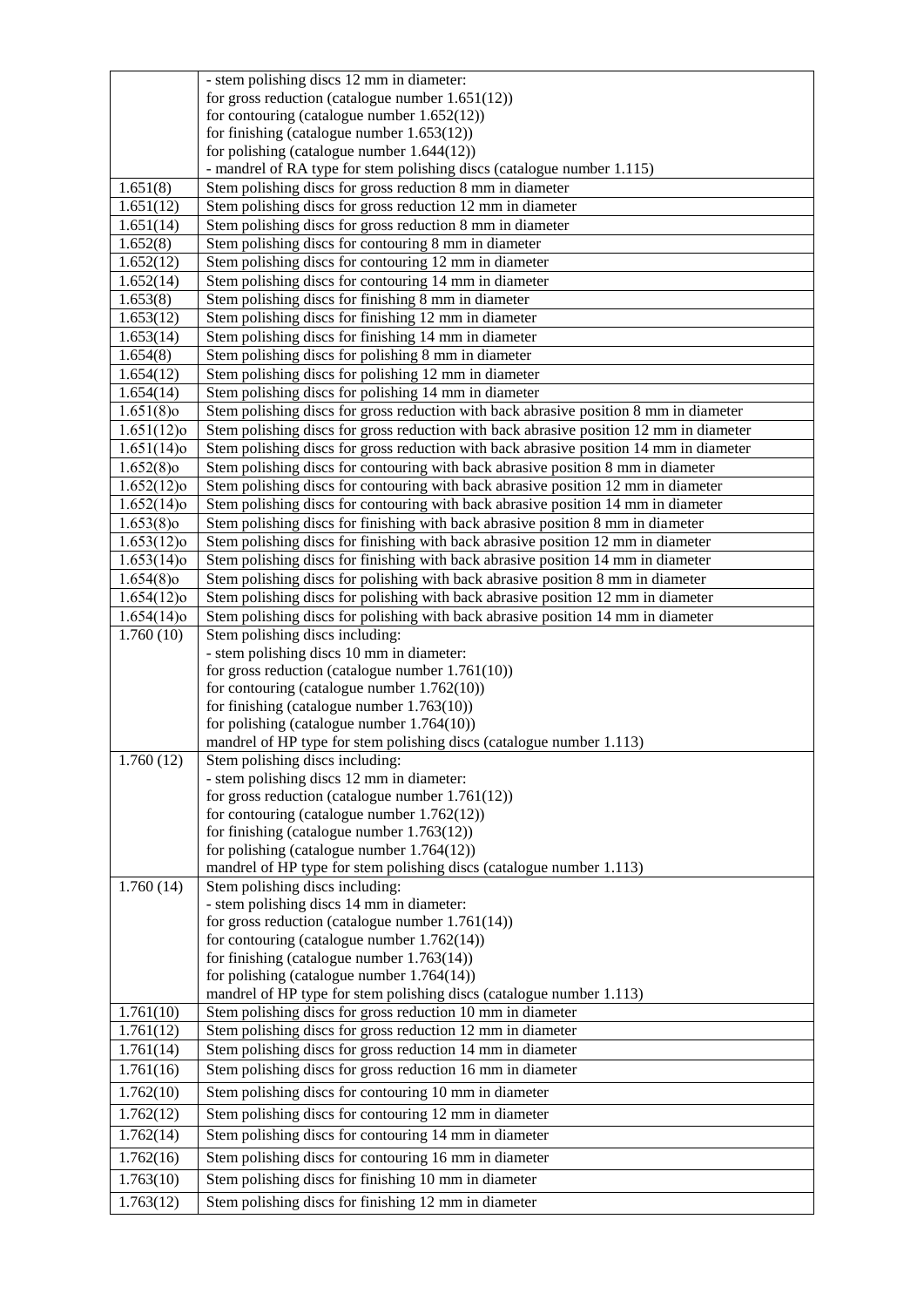| 1.763(14) | Stem polishing discs for finishing 14 mm in diameter                                                                                         |
|-----------|----------------------------------------------------------------------------------------------------------------------------------------------|
| 1.763(16) | Stem polishing discs for finishing 16 mm in diameter                                                                                         |
| 1.764(10) | Stem polishing discs for polishing 10 mm in diameter                                                                                         |
| 1.764(12) | Stem polishing discs for polishing 12 mm in diameter                                                                                         |
| 1.764(14) | Stem polishing discs for polishing 14 mm in diameter                                                                                         |
| 1.764(16) | Stem polishing discs for polishing 16 mm in diameter                                                                                         |
| 9.600(8)  | Stem polishing discs with diamond coating including:                                                                                         |
|           | - stem discs with diamond coating 8 mm in diameter:                                                                                          |
|           | for gross reduction (catalogue number 9.611)                                                                                                 |
|           | for contouring (catalogue number 9.612)                                                                                                      |
|           | for finishing (catalogue number 9.613)                                                                                                       |
|           | for polishing (catalogue number 9.614)                                                                                                       |
| 9.600(12) | mandrel of RA type for stem polishing discs (catalogue number 1.111)<br>Stem polishing discs with diamond coating including:                 |
|           | - stem discs with diamond coating 12 mm in diameter:                                                                                         |
|           | for gross reduction (catalogue number 9.621)                                                                                                 |
|           | for contouring (catalogue number 9.622)                                                                                                      |
|           | for finishing (catalogue number 9.623)                                                                                                       |
|           | for polishing (catalogue number 9.624)                                                                                                       |
|           | mandrel of RA type for stem polishing discs (catalogue number 1.111)                                                                         |
| 9.600(14) | Stem polishing discs with diamond coating including:                                                                                         |
|           | - stem discs with diamond coating 14 mm in diameter:                                                                                         |
|           | for gross reduction (catalogue number 9.631)                                                                                                 |
|           | for contouring (catalogue number 9.632)                                                                                                      |
|           | for finishing (catalogue number 9.633)                                                                                                       |
|           | for polishing (catalogue number 9.634)                                                                                                       |
| 9.611     | mandrel of RA type for stem polishing discs (catalogue number 1.111)<br>Stem discs with diamond coating for gross reduction 8 mm in diameter |
| 9.621     | Stem discs with diamond coating for gross reduction 12 mm in diameter                                                                        |
| 9.631     | Stem discs with diamond coating for gross reduction 14 mm in diameter                                                                        |
| 9.612     | Stem discs with diamond coating for contouring 8 mm in diameter                                                                              |
| 9.622     | Stem discs with diamond coating for contouring 12 mm in diameter                                                                             |
| 9.632     | Stem discs with diamond coating for contouring 14 mm in diameter                                                                             |
| 9.613     | Stem discs with diamond coating for finishing 8 mm in diameter                                                                               |
| 9.623     | Stem discs with diamond coating for finishing 12 mm in diameter                                                                              |
| 9.633     | Stem discs with diamond coating for finishing 14 mm in diameter                                                                              |
| 9.614     | Stem discs with diamond coating for polishing 8 mm in diameter                                                                               |
| 9.624     | Stem discs with diamond coating for polishing 12 mm in diameter                                                                              |
| 9.634     | Stem discs with diamond coating for polishing 14 mm in diameter                                                                              |
| 9.611o    | Stem discs with diamond coating for gross reduction with back abrasive position 8 mm in                                                      |
| 9.621o    | diameter<br>Stem discs with diamond coating for gross reduction with back abrasive position 12 mm in                                         |
|           | diameter                                                                                                                                     |
| 9.631o    | Stem discs with diamond coating for gross reduction with back abrasive position 14 mm in                                                     |
|           | diameter                                                                                                                                     |
| 9.612o    | Stem discs with diamond coating for contouring with back abrasive position 8 mm in                                                           |
|           | diameter                                                                                                                                     |
| 9.6220    | Stem discs with diamond coating for contouring with back abrasive position 12 mm in                                                          |
|           | diameter                                                                                                                                     |
| 9.632o    | Stem discs with diamond coating for contouring with back abrasive position 14 mm in                                                          |
|           | diameter                                                                                                                                     |
| 9.6130    | Stem discs with diamond coating for finishing with back abrasive position 8 mm in diameter                                                   |
| 9.6230    | Stem discs with diamond coating for finishing with back abrasive position 12 mm in<br>diameter                                               |
| 9.6330    | Stem discs with diamond coating for finishing with back abrasive position 14 mm in                                                           |
|           | diameter                                                                                                                                     |
| 9.6140    | Stem discs with diamond coating for polishing with back abrasive position 8 mm in                                                            |
|           | diameter                                                                                                                                     |
| 9.6240    | Stem discs with diamond coating for polishing with back abrasive position 12 mm in                                                           |
|           | diameter                                                                                                                                     |
| 9.6340    | Stem discs with diamond coating for polishing with back abrasive position 14 mm in                                                           |
|           | diameter                                                                                                                                     |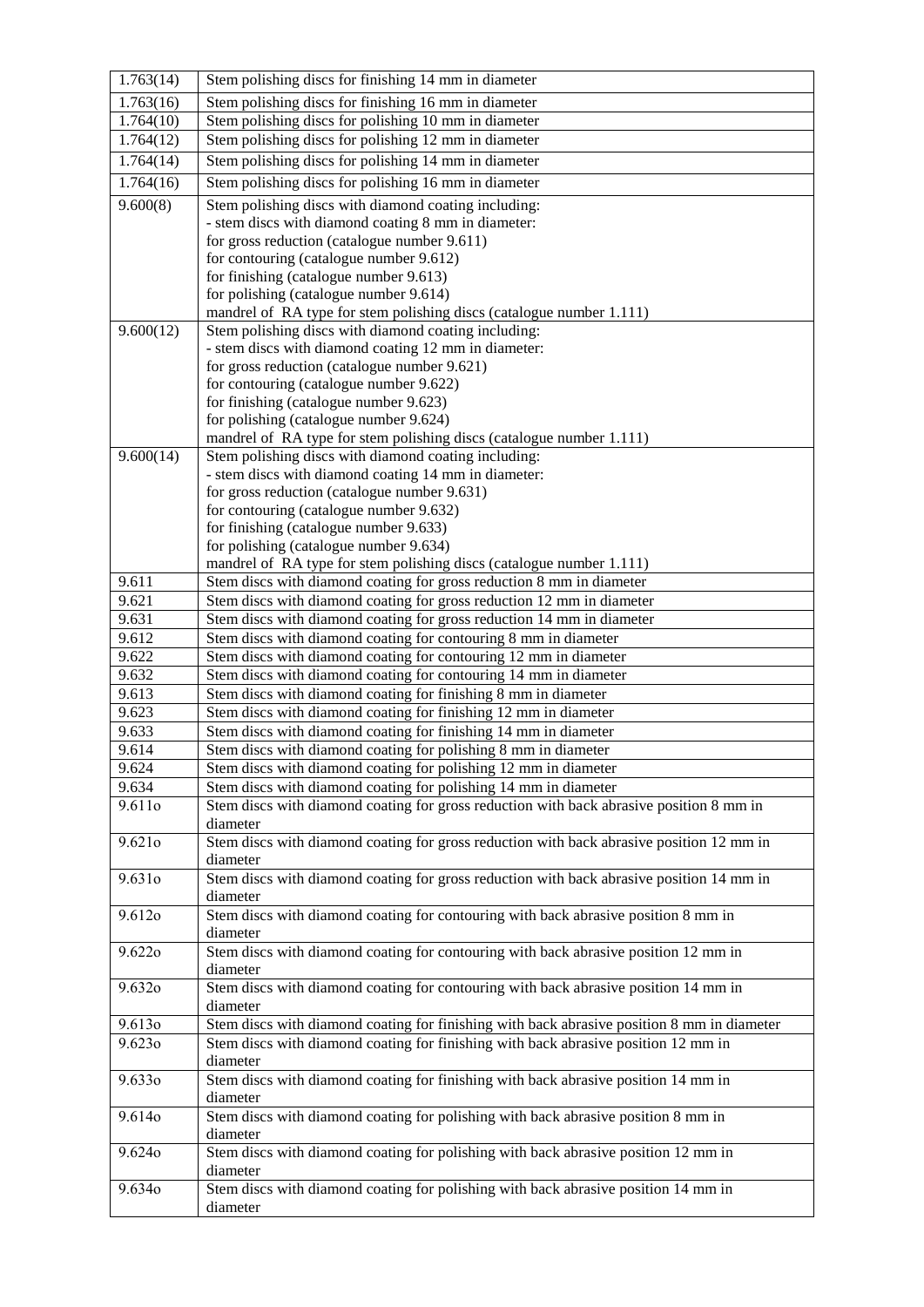| 9.650                    | Stem polishing discs with diamond coating including:                                            |
|--------------------------|-------------------------------------------------------------------------------------------------|
|                          | - stem discs with diamond coating 8 mm in diameter:                                             |
|                          | for gross reduction (catalogue number $9.651(8)$ )                                              |
|                          | for contouring (catalogue number $9.652(8)$ )                                                   |
|                          | for finishing (catalogue number $9.653(8)$ )                                                    |
|                          | for polishing (catalogue number $9.634(8)$ )                                                    |
|                          | stem discs with diamond coating 12 mm in diameter:                                              |
|                          | for gross reduction (catalogue number $9.651(12)$ )                                             |
|                          | for contouring (catalogue number $9.652(12)$ )                                                  |
|                          | for finishing (catalogue number 9.653(12))                                                      |
|                          | for polishing (catalogue number 9.634(12))                                                      |
|                          | mandrel of RA type for stem polishing discs (catalogue number 1.115)                            |
| 9.651(8)                 | Stem discs with diamond coating for gross reduction 8 mm in diameter                            |
| 9.651(12)                | Stem discs with diamond coating for gross reduction 12 mm in diameter                           |
| 9.651(14)                | Stem discs with diamond coating for gross reduction 14 mm in diameter                           |
| 9.652(8)                 | Stem discs with diamond coating for contouring 8 mm in diameter                                 |
| 9.652(12)                | Stem discs with diamond coating for contouring 12 mm in diameter                                |
| 9.652(14)                | Stem discs with diamond coating for contouring 14 mm in diameter                                |
| 9.653(8)                 | Stem discs with diamond coating for finishing 8 mm in diameter                                  |
| 9.653(12)                | Stem discs with diamond coating for finishing 12 mm in diameter                                 |
| 9.653(14)                | Stem discs with diamond coating for finishing 14 mm in diameter                                 |
| 9.654(8)                 | Stem discs with diamond coating for polishing 8 mm in diameter                                  |
| 9.654(12)                | Stem discs with diamond coating for polishing 12 mm in diameter                                 |
| 9.654(14)                | Stem discs with diamond coating for polishing 14 mm in diameter                                 |
| 9.654(14)                | Stem discs with diamond coating for polishing 14 mm in diameter                                 |
| $9.651(8)$ o             | Stem discs with diamond coating for gross reduction with back abrasive position 8 mm in         |
|                          | diameter                                                                                        |
| $9.651(12)$ o            | Stem discs with diamond coating for gross reduction with back abrasive position 12 mm in        |
|                          | diameter                                                                                        |
| $\overline{9.651}(14)$ o | Stem discs with diamond coating for gross reduction with back abrasive position 14 mm in        |
|                          | diameter                                                                                        |
| $9.652(8)$ o             | Stem discs with diamond coating for contouring with back abrasive position 8 mm in diameter     |
| $9.652(12)$ o            | Stem discs with diamond coating for contouring with back abrasive position 12 mm in<br>diameter |
| $9.652(14)$ o            | Stem discs with diamond coating for contouring with back abrasive position 14 mm in             |
|                          | diameter                                                                                        |
| $9.653(8)$ o             | Stem discs with diamond coating for finishing with back abrasive position 8 mm in diameter      |
| $9.653(12)$ o            | Stem discs with diamond coating for finishing with back abrasive position 12 mm in<br>diameter  |
| $9.653(14)$ o            | Stem discs with diamond coating for finishing with back abrasive position 14 mm in<br>diameter  |
| $9.654(8)$ o             | Stem discs with diamond coating for polishing with back abrasive position 8 mm in               |
|                          | diameter                                                                                        |
| $9.654(12)$ o            | Stem discs with diamond coating for polishing with back abrasive position 12 mm in              |
|                          | diameter                                                                                        |
| $9.654(14)$ o            | Stem discs with diamond coating for polishing with back abrasive position 14 mm in              |
|                          | diameter                                                                                        |
| $9.654(14)$ o            | Stem discs with diamond coating for polishing with back abrasive position 14 mm in              |
|                          | diameter                                                                                        |
| 9.760(10)                | Stem polishing discs with diamond coating including:                                            |
|                          | - stem discs with diamond coating 10 mm in diameter:                                            |
|                          | for gross reduction (catalogue number $9.761(10)$ )                                             |
|                          | for contouring (catalogue number $9.762(10)$ )<br>for finishing (catalogue number $9.763(10)$ ) |
|                          | for polishing (catalogue number $9.764(10)$ )                                                   |
|                          | mandrel of HP type for stem polishing discs (catalogue number 1.113)                            |
| 9.760(12)                | Stem polishing discs with diamond coating including:                                            |
|                          | - stem discs with diamond coating 12 mm in diameter:                                            |
|                          | for gross reduction (catalogue number $9.761(12)$ )                                             |
|                          | for contouring (catalogue number $9.762(12)$ )                                                  |
|                          | for finishing (catalogue number $9.763(12)$ )                                                   |
|                          | for polishing (catalogue number $9.764(12)$ )                                                   |
|                          | mandrel of HP type for stem polishing discs (catalogue number 1.113)                            |
|                          |                                                                                                 |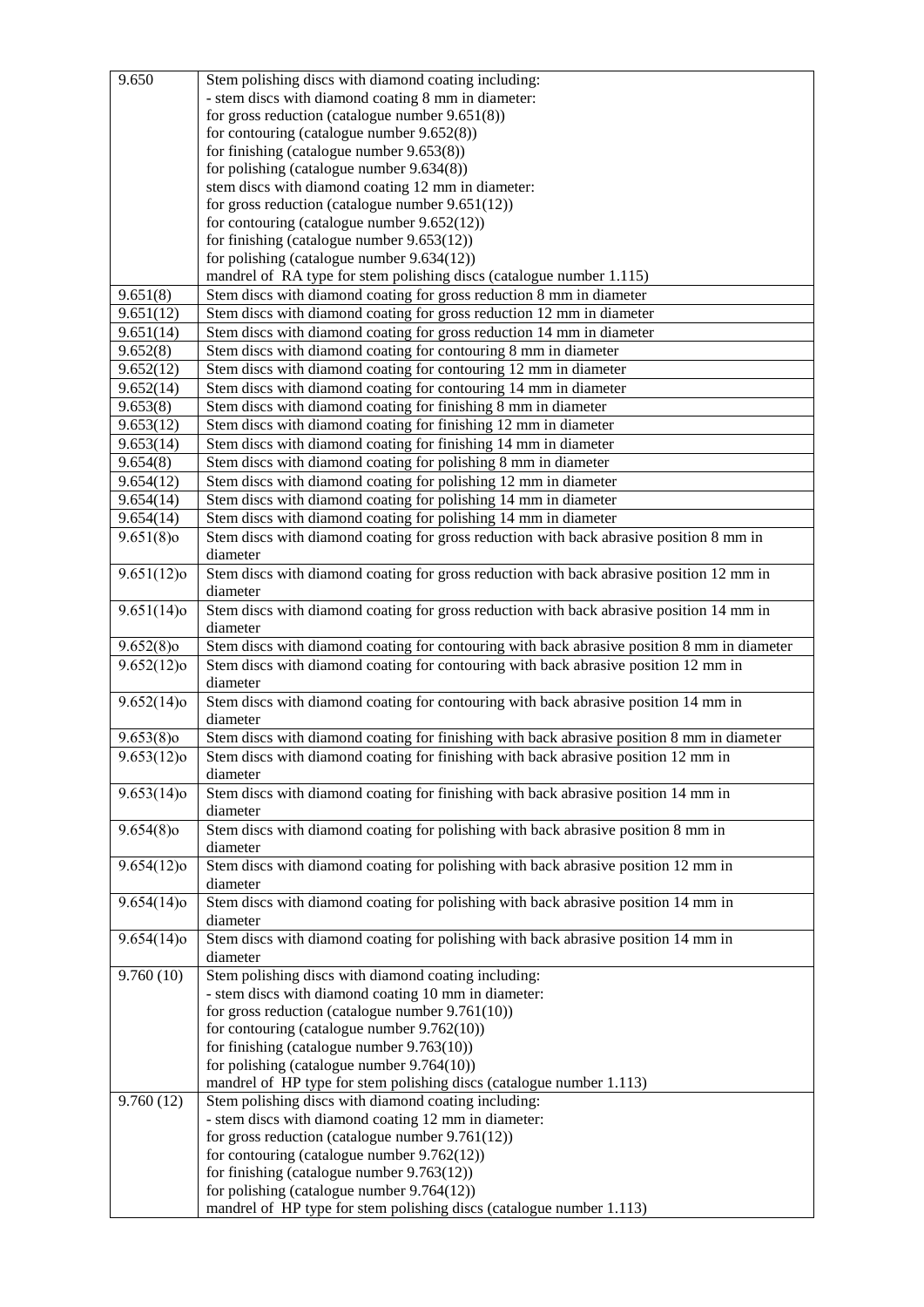| 9.760(14)                | Stem polishing discs with diamond coating including:                                                                 |
|--------------------------|----------------------------------------------------------------------------------------------------------------------|
|                          | - stem discs with diamond coating 14 mm in diameter:                                                                 |
|                          | for gross reduction (catalogue number $9.761(14)$ )                                                                  |
|                          | for contouring (catalogue number $9.762(14)$ )                                                                       |
|                          | for finishing (catalogue number $9.763(14)$ )                                                                        |
|                          | for polishing (catalogue number $9.764(14)$ )                                                                        |
|                          | mandrel of HP type for stem polishing discs (catalogue number 1.113)                                                 |
| 9.761(10)                | Stem discs with diamond coating for gross reduction 10 mm in diameter                                                |
| 9.761(12)                | Stem discs with diamond coating for gross reduction 12 mm in diameter                                                |
| 9.761(14)                | Stem discs with diamond coating for gross reduction 14 mm in diameter                                                |
| 9.761(16)                | Stem discs with diamond coating for gross reduction 16 mm in diameter                                                |
| 9.762(10)                | Stem discs with diamond coating for contouring 10 mm in diameter                                                     |
| 9.762(12)                | Stem discs with diamond coating for contouring 12 mm in diameter                                                     |
| 9.762(14)                | Stem discs with diamond coating for contouring 14 mm in diameter                                                     |
| 9.762(16)                | Stem discs with diamond coating for contouring 16 mm in diameter                                                     |
| 9.763(10)                | Stem discs with diamond coating for finishing 10 mm in diameter                                                      |
| 9.763(12)                | Stem discs with diamond coating for finishing 12 mm in diameter                                                      |
| 9.763(14)                | Stem discs with diamond coating for finishing 14mm in diameter                                                       |
| 9.763(16)                | Stem discs with diamond coating for finishing 16 mm in diameter                                                      |
| 9.764(10)                | Stem discs with diamond coating for polishing 10 mm in diameter                                                      |
| 9.764(12)                | Stem discs with diamond coating for polishing 12 mm in diameter                                                      |
| 9.764(14)                | Stem discs with diamond coating for polishing 14 mm in diameter                                                      |
| 9.764(16)                | Stem discs with diamond coating for polishing 16 mm in diameter                                                      |
| 11.611                   | Stem discs for gross reduction double-sided 8 mm in diameter                                                         |
| 11.621                   | Stem discs for gross reduction double-sided 12 mm in diameter                                                        |
| 11.631                   | Stem discs for gross reduction double-sided 14 mm in diameter                                                        |
| 11.651(8)                | Stem discs for gross reduction double-sided 8 mm in diameter                                                         |
| 11.651(12)               | Stem discs for gross reduction double-sided 12 mm in diameter                                                        |
| 11.651(14)               | Stem discs for gross reduction double-sided 14 mm in diameter                                                        |
| 11.612                   | Stem discs for contouring double-sided 8 mm in diameter                                                              |
| 11.622                   | Stem discs for contouring double-sided 12 mm in diameter                                                             |
| 11.632                   | Stem discs for contouring double-sided 14 mm in diameter                                                             |
| 11.652(8)                | Stem discs for contouring double-sided 8 mm in diameter                                                              |
| 11.652(12)<br>11.652(14) | Stem discs for contouring double-sided 12 mm in diameter<br>Stem discs for contouring double-sided 14 mm in diameter |
| 11.613                   | Stem discs for finishing double-sided 8 mm in diameter                                                               |
| 11.623                   | Stem discs for finishing double-sided 12 mm in diameter                                                              |
| 11.633                   | Stem discs for finishing double-sided 14 mm in diameter                                                              |
| 11.653(8)                | Stem discs for finishing double-sided 8 mm in diameter                                                               |
| 11.653(12)               | Stem discs for finishing double-sided 12 mm in diameter                                                              |
| 11.653(14)               | Stem discs for finishing double-sided 14 mm in diameter                                                              |
| 11.614                   | Stem discs for polishing double-sided 8 mm in diameter                                                               |
| 11.624                   | Stem discs for polishing double-sided 12 mm in diameter                                                              |
| 11.634                   | Stem discs for polishing double-sided 14 mm in diameter                                                              |
| 11.654(8)                | Stem discs for polishing double-sided 8 mm in diameter                                                               |
| 11.654(12)               | Stem discs for polishing double-sided 12 mm in diameter                                                              |
| 11.654(14)               | Stem discs for polishing double-sided 14 mm in diameter                                                              |
| <b>Polishing discs</b>   |                                                                                                                      |
| 1.021                    | Finishing and Polishing kit including:                                                                               |
|                          | - polishing discs 14 mm in diameter:                                                                                 |
|                          | for gross reduction (catalogue number $1.731(14)$ )                                                                  |
|                          | for contouring (catalogue number $1.732(14)$ )                                                                       |
|                          | for finishing (catalogue number $1.733(14)$ )<br>for polishing (catalogue number $1.734(14)$ )                       |
|                          | - polishing strips:                                                                                                  |
|                          | for gross reduction (catalogue number 1.050)                                                                         |
|                          | for contouring (catalogue number 1.051)                                                                              |
|                          | for polishing (catalogue number 1.052)                                                                               |
|                          | - mandrel of RA type for polishing discs (catalogue number 1.121)                                                    |
| 1.021(0)                 | Finishing and Polishing kit including:                                                                               |
|                          | - polishing discs 14 mm in diameter:                                                                                 |
|                          | for gross reduction (catalogue number $1.731(14)$ )                                                                  |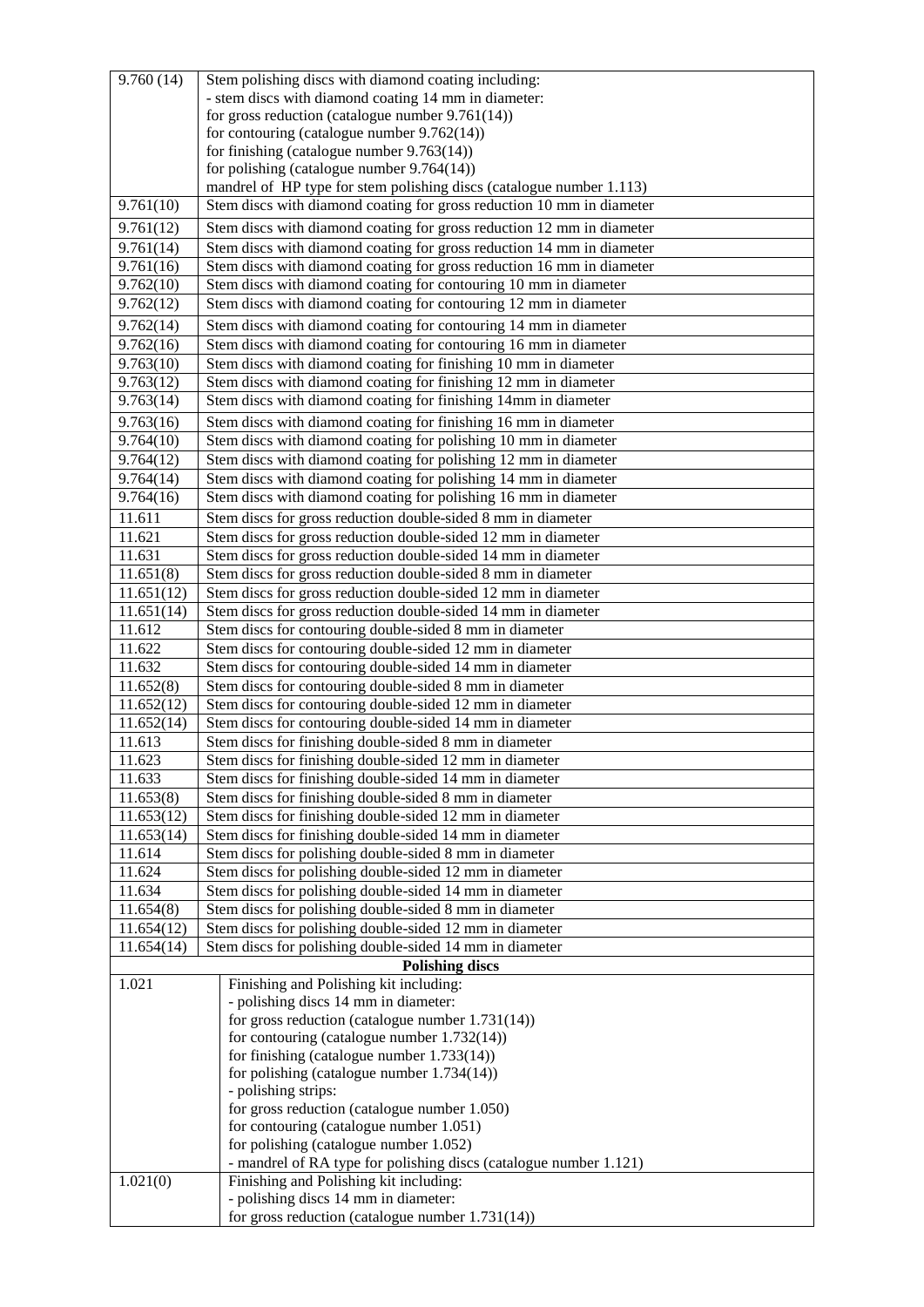|                 | for contouring (catalogue number 1.732(14))                                                               |
|-----------------|-----------------------------------------------------------------------------------------------------------|
|                 | for finishing (catalogue number $1.733(14)$ )                                                             |
|                 | for polishing (catalogue number $1.734(14)$ )                                                             |
|                 | - polishing strips:                                                                                       |
|                 | for gross reduction (catalogue number 1.050)                                                              |
|                 | for contouring (catalogue number 1.051)                                                                   |
|                 | for polishing (catalogue number 1.052)                                                                    |
| 1.075           | Polishing discs including:                                                                                |
|                 | - polishing discs 14 mm in diameter:                                                                      |
|                 | for gross reduction (catalogue number $1.731(14)$ )                                                       |
|                 | for contouring (catalogue number $1.732(14)$ )                                                            |
|                 | for finishing (catalogue number $1.733(14)$ )<br>for polishing (catalogue number $1.734(14)$ )            |
|                 | - polishing discs 12 mm in diameter:                                                                      |
|                 | for gross reduction (catalogue number $1.731(12)$ )                                                       |
|                 | for contouring (catalogue number $1.732(12)$ )                                                            |
|                 | for finishing (catalogue number $1.733(12)$ )                                                             |
|                 | for polishing (catalogue number $1.734(12)$ )                                                             |
|                 | - mandrel of RA type for polishing discs (catalogue number 1.121)                                         |
| 1.075 mini      | Polishing discs including:                                                                                |
|                 | - polishing discs 14 mm in diameter:                                                                      |
|                 | for gross reduction (catalogue number $1.731(14)$ )                                                       |
|                 | for contouring (catalogue number $1.732(14)$ )                                                            |
|                 | for finishing (catalogue number $1.733(14)$ )                                                             |
|                 | for polishing (catalogue number $1.734(14)$ )                                                             |
|                 | - polishing discs 12 mm in diameter:                                                                      |
|                 | for gross reduction (catalogue number $1.731(12)$ )                                                       |
|                 | for contouring (catalogue number 1.732(12))                                                               |
|                 | for finishing (catalogue number $1.733(12)$ )                                                             |
|                 | for polishing (catalogue number $1.734(12)$ )                                                             |
| 1.075 XXL       | - mandrel of RA type for polishing discs (catalogue number 1.121)<br>Polishing discs including:           |
|                 | - polishing discs 14 mm in diameter:                                                                      |
|                 | for gross reduction (catalogue number $1.731(14)$ )                                                       |
|                 | for contouring (catalogue number $1.732(14)$ )                                                            |
|                 | for finishing (catalogue number $1.733(14)$ )                                                             |
|                 | for polishing (catalogue number $1.734(14)$ )                                                             |
|                 | - polishing discs 12 mm in diameter:                                                                      |
|                 | for gross reduction (catalogue number $1.731(12)$ )                                                       |
|                 | for contouring (catalogue number $1.732(12)$ )                                                            |
|                 | for finishing (catalogue number $1.733(12)$ )                                                             |
|                 | for polishing (catalogue number $1.734(12)$ )                                                             |
|                 | - mandrel of RA type for polishing discs (catalogue number 1.121)                                         |
| 1.075 V         | Polishing discs including:                                                                                |
|                 | - polishing discs 12,7 mm in diameter:                                                                    |
|                 | for gross reduction (catalogue number $1.731(12,7)V$ )<br>for contouring (catalogue number 1.732(12,7)LV) |
|                 | for finishing (catalogue number $1.733(12,7)P$ )                                                          |
|                 | for polishing (catalogue number 1.734(12,7)LP)                                                            |
|                 | - polishing discs 9,5 mm in diameter:                                                                     |
|                 | for gross reduction (catalogue number $1.731(9.5)V$ )                                                     |
|                 | for contouring (catalogue number 1.732(9,5)LV)                                                            |
|                 | for finishing (catalogue number $1.733(9,5)P$ )                                                           |
|                 | for polishing (catalogue number $1.734(9,5)LP$ )                                                          |
|                 | - mandrel of RA type for polishing discs (catalogue number 1.121)                                         |
| $1.070(9,5)$ V  | Polishing discs including:                                                                                |
|                 | - polishing discs 9,5 mm in diameter:                                                                     |
|                 | for gross reduction (catalogue number $1.731(9.5)V$ )                                                     |
|                 | for contouring (catalogue number 1.732(9,5)LV)                                                            |
|                 | for finishing (catalogue number $1.733(9,5)P$ )                                                           |
|                 | for polishing (catalogue number $1.734(9,5)LP$ )                                                          |
| $1.070(12,7)$ V | - mandrel of RA type for polishing discs (catalogue number 1.121)<br>Polishing discs including:           |
|                 | - polishing discs 12,7 mm in diameter:                                                                    |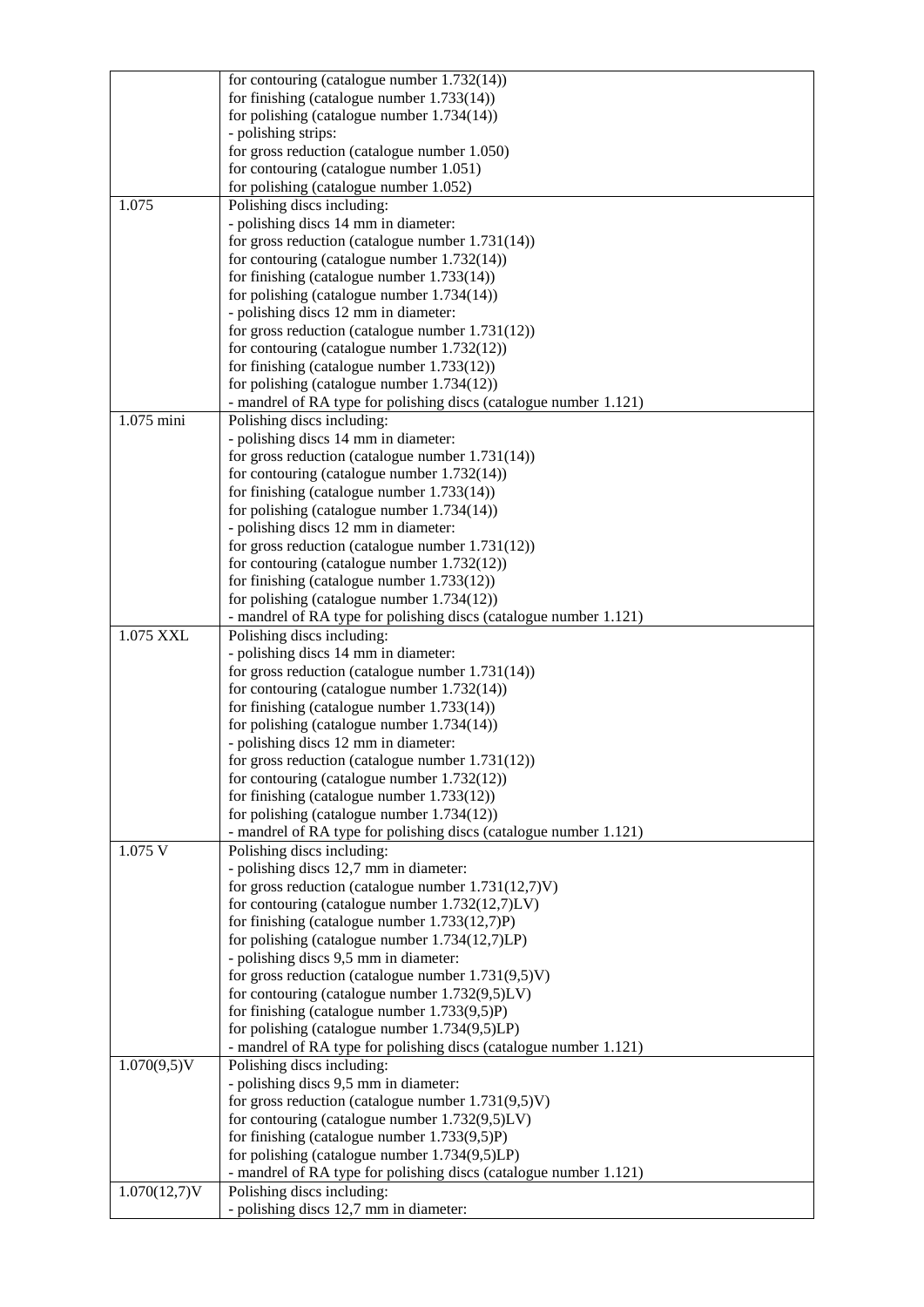|          | for gross reduction (catalogue number $1.731(12,7)V$ )                                                             |
|----------|--------------------------------------------------------------------------------------------------------------------|
|          | for contouring (catalogue number $1.732(12,7)$ LV)                                                                 |
|          | for finishing (catalogue number $1.733(12,7)P$ )                                                                   |
|          | for polishing (catalogue number 1.734(12,7)LP)                                                                     |
|          | - mandrel of RA type for polishing discs (catalogue number 1.121)                                                  |
| 1.076    | Polishing discs including:                                                                                         |
|          | - polishing discs 14 mm in diameter:                                                                               |
|          | for gross reduction (catalogue number $1.731(14)$ )                                                                |
|          | for contouring (catalogue number $1.732(14)$ )                                                                     |
|          | for finishing (catalogue number $1.733(14)$ )                                                                      |
|          | for polishing (catalogue number $1.734(14)$ )                                                                      |
|          | - polishing discs 12 mm in diameter:<br>for gross reduction (catalogue number $1.731(12)$ )                        |
|          | for contouring (catalogue number $1.732(12)$ )                                                                     |
|          | for finishing (catalogue number $1.733(12)$ )                                                                      |
|          | for polishing (catalogue number $1.734(12)$ )                                                                      |
|          | - mandrel of RA type for polishing discs (catalogue number 1.121)                                                  |
| 1.077    | Polishing discs including:                                                                                         |
|          | - polishing discs 9,5 mm in diameter:                                                                              |
|          | for gross reduction (catalogue number $1.731(A)$ )                                                                 |
|          | for contouring (catalogue number $1.732(A)$ )                                                                      |
|          | for finishing (catalogue number $1.733(A)$ )                                                                       |
|          | for polishing (catalogue number 1.734(A))                                                                          |
|          | - polishing discs 12,7 mm in diameter:                                                                             |
|          | for gross reduction (catalogue number $1.731(B)$ )                                                                 |
|          | for contouring (catalogue number $1.732(B)$ )                                                                      |
|          | for finishing (catalogue number $1.733(B)$ )                                                                       |
|          | for polishing (catalogue number $1.734(B)$ )                                                                       |
|          | - mandrel of RA type for polishing discs (catalogue number 1.121)                                                  |
| 1.069    | Polishing discs including:                                                                                         |
|          | - polishing discs 10 mm in diameter:                                                                               |
|          | for gross reduction (catalogue number $1.731(10)$ )                                                                |
|          | for contouring (catalogue number $1.732(10)$ )                                                                     |
|          | for finishing (catalogue number $1.733(10)$ )                                                                      |
|          | for polishing (catalogue number $1.734(10)$ )<br>- mandrel of RA type for polishing discs (catalogue number 1.121) |
| 1.069(0) | Polishing discs including:                                                                                         |
|          | - polishing discs 10 mm in diameter:                                                                               |
|          | for gross reduction (catalogue number $1.731(10)$ )                                                                |
|          | for contouring (catalogue number $1.732(10)$ )                                                                     |
|          | for finishing (catalogue number 1.733(10))                                                                         |
|          | for polishing (catalogue number $1.734(10)$ )                                                                      |
| 1.070    | Polishing discs including:                                                                                         |
|          | - polishing discs 12 mm in diameter:                                                                               |
|          | for gross reduction (catalogue number $1.731(12)$ )                                                                |
|          | for contouring (catalogue number $1.732(12)$ )                                                                     |
|          | for finishing (catalogue number $1.733(12)$ )                                                                      |
|          | for polishing (catalogue number $1.734(12)$ )                                                                      |
|          | - mandrel of RA type for polishing discs (catalogue number 1.121) - 1 pc.                                          |
| 1.070(0) | Polishing discs including:                                                                                         |
|          | - polishing discs 12 mm in diameter:                                                                               |
|          | for gross reduction (catalogue number $1.731(12)$ )                                                                |
|          | for contouring (catalogue number $1.732(12)$ )                                                                     |
|          | for finishing (catalogue number $1.733(12)$ )<br>for polishing (catalogue number $1.734(12)$ )                     |
| 1.071    | Polishing discs including:                                                                                         |
|          | - polishing discs 14 mm in diameter:                                                                               |
|          | for gross reduction (catalogue number $1.731(14)$ )                                                                |
|          | for contouring (catalogue number $1.732(14)$ )                                                                     |
|          | for finishing (catalogue number $1.733(14)$ )                                                                      |
|          | for polishing (catalogue number $1.734(14)$ )                                                                      |
|          | - mandrel of RA type for polishing discs (catalogue number 1.121)                                                  |
| 1.071(0) | Polishing discs including:                                                                                         |
|          | - polishing discs 14 mm in diameter:                                                                               |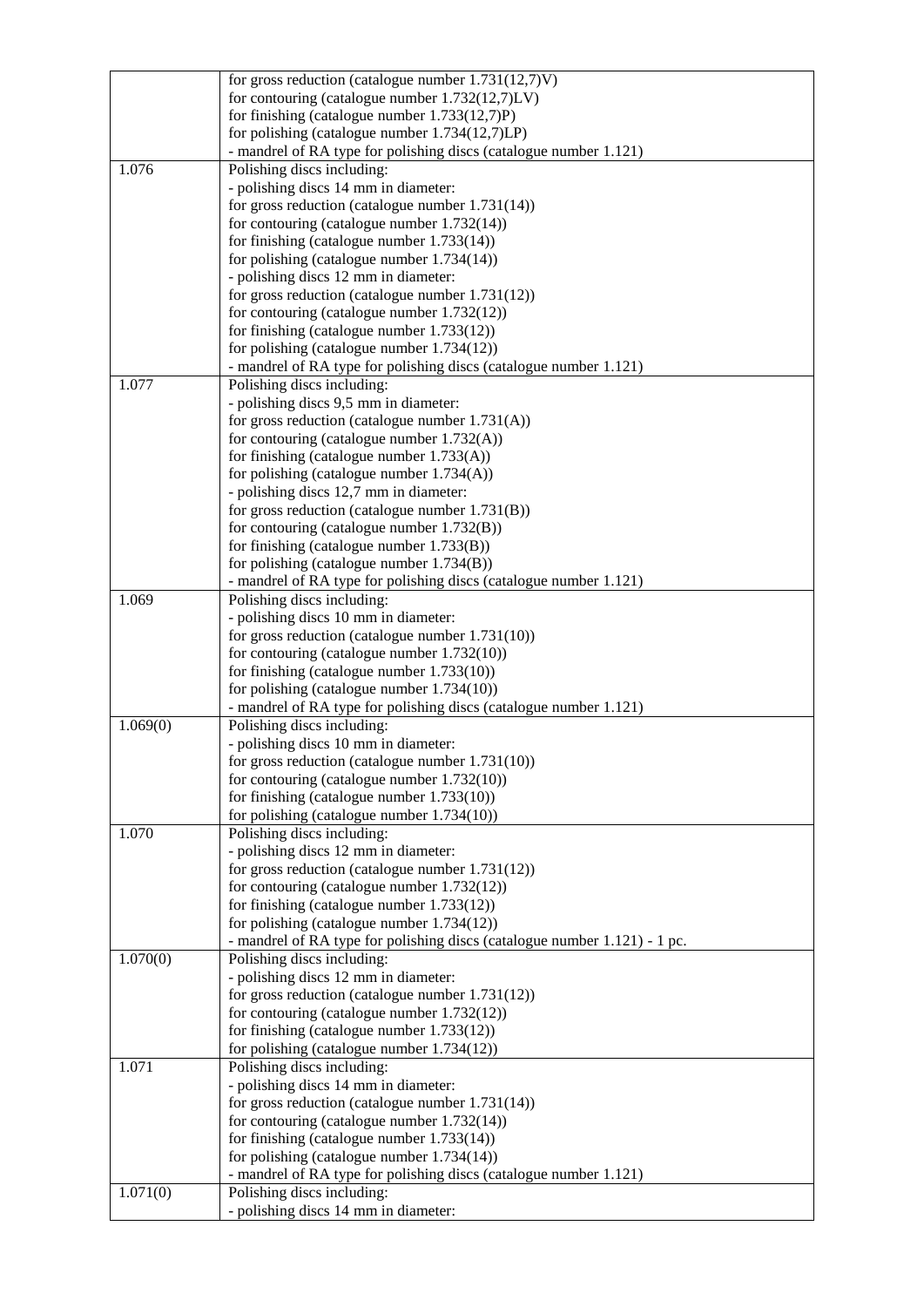|             | for gross reduction (catalogue number $1.731(14)$ )                  |
|-------------|----------------------------------------------------------------------|
|             | for contouring (catalogue number $1.732(14)$ )                       |
|             | for finishing (catalogue number $1.733(14)$ )                        |
|             | for polishing (catalogue number $1.734(14)$ )                        |
| 1.072       | Polishing discs including:                                           |
|             | - polishing discs 16 mm in diameter:                                 |
|             | for gross reduction (catalogue number $1.731(16)$ )                  |
|             | for contouring (catalogue number $1.732(16)$ )                       |
|             | for finishing (catalogue number $1.733(16)$ )                        |
|             | for polishing (catalogue number $1.734(16)$ )                        |
|             | - mandrel of RA type for polishing discs (catalogue number 1.121)    |
| 1.072(0)    | Polishing discs including:                                           |
|             | - polishing discs 16 mm in diameter:                                 |
|             | for gross reduction (catalogue number $1.731(16)$ )                  |
|             | for contouring (catalogue number $1.732(16)$ )                       |
|             | for finishing (catalogue number $1.733(16)$ )                        |
|             | for polishing (catalogue number $1.734(16)$ )                        |
| 2.076       | Polishing discs including:                                           |
|             | - polishing discs 14 mm in diameter:                                 |
|             | for gross reduction (catalogue number $2.731(14)$ )                  |
|             | for contouring (catalogue number 1.732(14))                          |
|             | for finishing (catalogue number $1.733(14)$ )                        |
|             | for polishing (catalogue number $1.734(14)$ )                        |
|             | - polishing discs 12 mm in diameter:                                 |
|             | for gross reduction (catalogue number $2.731(12)$ )                  |
|             | for contouring (catalogue number $1.732(12)$ )                       |
|             | for finishing (catalogue number 1.733(12))                           |
|             | for polishing (catalogue number $1.734(12)$ )                        |
|             | - mandrel of RA type for polishing discs (catalogue number 1.121)    |
| 2.077       | Polishing discs including:                                           |
|             | - polishing discs 9,5 mm in diameter:                                |
|             | for gross reduction (catalogue number $2.731(9,5)$ )                 |
|             | for contouring (catalogue number 1.732(A))                           |
|             | for finishing (catalogue number $1.733(A)$ )                         |
|             | for polishing (catalogue number $1.734(A)$ )                         |
|             | - polishing discs 12,7 mm in diameter:                               |
|             | for gross reduction (catalogue number $2.731(12,7)$ )                |
|             | for contouring (catalogue number $1.732(B)$ )                        |
|             | for finishing (catalogue number $1.733(B)$ )                         |
|             | for polishing (catalogue number $1.734(B)$ )                         |
|             | - mandrel of RA type for polishing discs (catalogue number 1.121)    |
| 2.075(9,5)  | Polishing discs including:                                           |
|             | - polishing discs 9,5 mm in diameter:                                |
|             | for gross reduction (catalogue number $2.731(9,5)$ )                 |
|             | for contouring (catalogue number $1.732(9,5)$ )                      |
|             | for finishing (catalogue number $1.733(9,5)$ )                       |
|             | for polishing (catalogue number $1.734(9,5)$ )                       |
|             | - mandrel of RA type for polishing discs (catalogue number 1.121)    |
| 2.075(10)   | Polishing discs including:                                           |
|             | - polishing discs 10 mm in diameter:                                 |
|             | for gross reduction (catalogue number $2.731(10)$ )                  |
|             | for contouring (catalogue number $1.732(10)$ )                       |
|             | for finishing (catalogue number $1.733(10)$ )                        |
|             | for polishing (catalogue number $1.734(10)$ )                        |
|             | - mandrel of RA type for polishing discs (catalogue number 1.121)    |
| 2.075(12)   | Polishing discs including:                                           |
|             | - polishing discs 12 mm in diameter:                                 |
|             | for gross reduction (catalogue number $2.731(12)$ )                  |
|             | for contouring (catalogue number $1.732(12)$ )                       |
|             | for finishing (catalogue number $1.733(12)$ )                        |
|             | for polishing (catalogue number $1.734(12)$ )                        |
|             | - mandrel of RA type for polishing discs (catalogue number 1.121)    |
| 2.075(12,7) | Polishing discs including:<br>- polishing discs 12,7 mm in diameter: |
|             |                                                                      |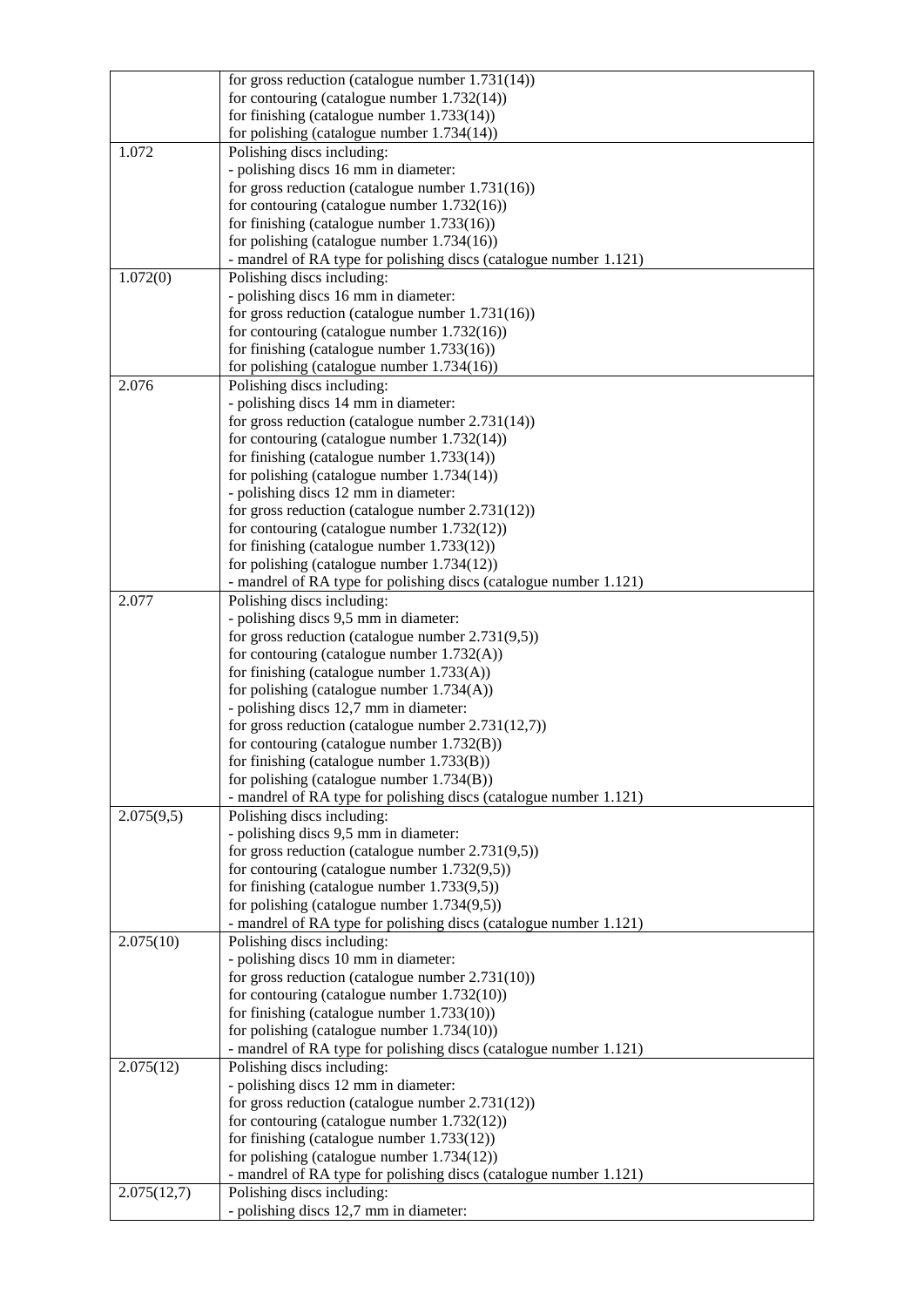|                 | for gross reduction (catalogue number $2.731(12,7)$ )                                                              |
|-----------------|--------------------------------------------------------------------------------------------------------------------|
|                 | for contouring (catalogue number $1.732(12,7)$ )                                                                   |
|                 | for finishing (catalogue number $1.733(12,7)$ )                                                                    |
|                 | for polishing (catalogue number $1.734(12,7)$ )                                                                    |
|                 | - mandrel of RA type for polishing discs (catalogue number 1.121)                                                  |
| 2.075(14)       | Polishing discs including:                                                                                         |
|                 | - polishing discs 14 mm in diameter:                                                                               |
|                 | for gross reduction (catalogue number $2.731(14)$ )                                                                |
|                 | for contouring (catalogue number $1.732(14)$ )                                                                     |
|                 | for finishing (catalogue number $1.733(14)$ )                                                                      |
|                 | for polishing (catalogue number $1.734(14)$ )<br>- mandrel of RA type for polishing discs (catalogue number 1.121) |
| 2.075(16)       | Polishing discs including:                                                                                         |
|                 | - polishing discs 16 mm in diameter:                                                                               |
|                 | for gross reduction (catalogue number $2.731(16)$ )                                                                |
|                 | for contouring (catalogue number 1.732(16))                                                                        |
|                 | for finishing (catalogue number $1.733(16)$ )                                                                      |
|                 | for polishing (catalogue number $1.734(16)$ )                                                                      |
|                 | - mandrel of RA type for polishing discs (catalogue number 1.121)                                                  |
| 2.070(9,5)      | Polishing discs including:                                                                                         |
|                 | - polishing discs 9,5 mm in diameter:                                                                              |
|                 | for gross reduction (catalogue number $2.731(9,5)$ )                                                               |
|                 | for contouring (catalogue number $1.732(9,5)$ )                                                                    |
|                 | for finishing (catalogue number $1.733(9,5)$ )                                                                     |
|                 | for polishing (catalogue number $1.734(9,5)$ )                                                                     |
| 2.070(10)       | Polishing discs including:                                                                                         |
|                 | - polishing discs 10 mm in diameter:<br>for gross reduction (catalogue number $2.731(10)$ )                        |
|                 | for contouring (catalogue number $1.732(10)$ )                                                                     |
|                 | for finishing (catalogue number $1.733(10)$ )                                                                      |
|                 | for polishing (catalogue number $1.734(10)$ )                                                                      |
| 2.070(12)       | Polishing discs including:                                                                                         |
|                 | - polishing discs 12 mm in diameter:                                                                               |
|                 | for gross reduction (catalogue number $2.731(12)$ )                                                                |
|                 | for contouring (catalogue number $1.732(12)$ )                                                                     |
|                 | for finishing (catalogue number $1.733(12)$ )                                                                      |
|                 | for polishing (catalogue number 1.734(12))                                                                         |
| 2.070(12,7)     | Polishing discs including:                                                                                         |
|                 | polishing discs 12,7 mm in diameter:                                                                               |
|                 | for gross reduction (catalogue number 2.731(12,7))                                                                 |
|                 | for contouring (catalogue number $1.732(12,7)$ )                                                                   |
|                 | for finishing (catalogue number $1.733(12,7)$ )<br>for polishing (catalogue number $1.734(12,7)$ )                 |
| 2.070(14)       | Polishing discs including:                                                                                         |
|                 | - polishing discs 14 mm in diameter:                                                                               |
|                 | for gross reduction (catalogue number $2.731(14)$ )                                                                |
|                 | for contouring (catalogue number $1.732(14)$ )                                                                     |
|                 | for finishing (catalogue number $1.733(14)$ )                                                                      |
|                 | for polishing (catalogue number $1.734(14)$ )                                                                      |
| 2.070(16)       | Polishing discs including:                                                                                         |
|                 | - polishing discs 16 mm in diameter:                                                                               |
|                 | for gross reduction (catalogue number $2.731(16)$ )                                                                |
|                 | for contouring (catalogue number $1.732(16)$ )                                                                     |
|                 | for finishing (catalogue number $1.733(16)$ )                                                                      |
| 1.731(A)        | for polishing (catalogue number $1.734(16)$ )                                                                      |
| 1.731(9,5)      | Polishing discs for gross reduction 9,5 mm in diameter<br>Polishing discs for gross reduction 9,5 mm in diameter   |
| $1.731(9,5)$ V  | Polishing discs for gross reduction 9,5 mm in diameter                                                             |
| 1.731(10)       | Polishing discs for gross reduction 10 mm in diameter                                                              |
| $1.731(10)$ BR  | Polishing discs for gross reduction 9,5 mm in diameter                                                             |
| 1.731(12)       | Polishing discs for gross reduction 12 mm in diameter                                                              |
| 1.731(B)        | Polishing discs for gross reduction 12,7 mm in diameter                                                            |
| 1.731(12,7)     | Polishing discs for gross reduction 12,7 mm in diameter                                                            |
| $1.731(12,7)$ V | Polishing discs for gross reduction 12,7 mm in diameter                                                            |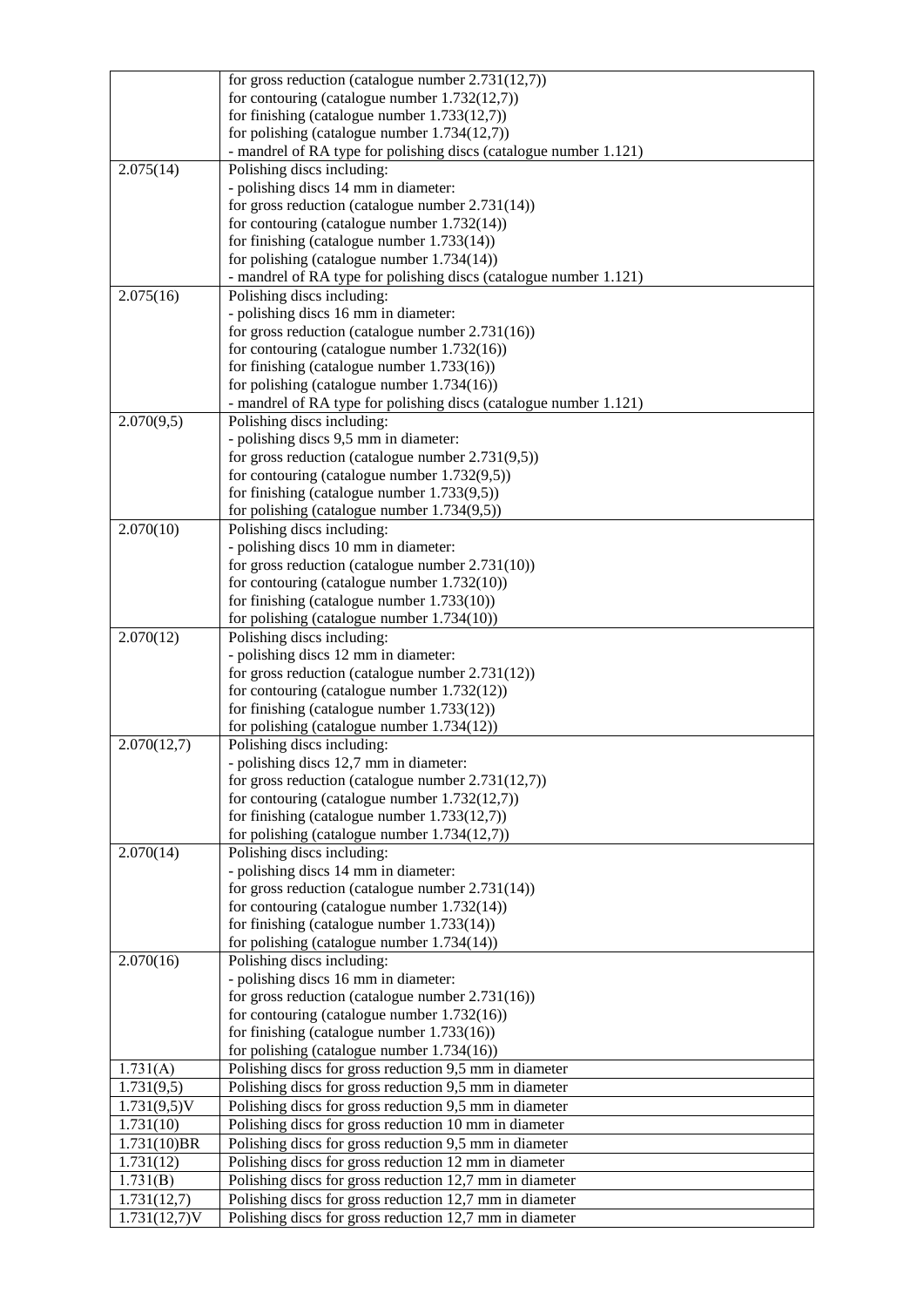| 1.731(14)                | Polishing discs for gross reduction 14 mm in diameter                                                |
|--------------------------|------------------------------------------------------------------------------------------------------|
| 1.731(14)BR              | Polishing discs for gross reduction 14 mm in diameter                                                |
| 1.731(16)                | Polishing discs for gross reduction 16 mm in diameter                                                |
| 1.731(22)                | Polishing discs for gross reduction 22 mm in diameter                                                |
| $1.731(12,7)$ k          | Polishing discs for gross reduction 12,7 mm in diameter                                              |
| $1.731(14)$ k            | Polishing discs for gross reduction 14 mm in diameter                                                |
| $1.731(16)$ k            | Polishing discs for gross reduction 16 mm in diameter                                                |
| 1.732(A)                 | Polishing discs for contouring 9,5 mm in diameter                                                    |
| 1.732(9,5)               | Polishing discs for contouring 9,5 mm in diameter                                                    |
| 1.732(9,5)LV             | Polishing discs for contouring 9,5 mm in diameter                                                    |
| 1.732(9,5)LR             | Polishing discs for contouring 9,5 mm in diameter                                                    |
| 1.732(10)                | Polishing discs for contouring 10 mm in diameter                                                     |
| 1.732(10)DP              | Polishing discs for contouring 10 mm in diameter                                                     |
| 1.732(10)PE              | Polishing discs for contouring 10 mm in diameter                                                     |
| 1.732(12)                | Polishing discs for contouring 12 mm in diameter                                                     |
| 1.732(12)LR              | Polishing discs for contouring 12 mm in diameter                                                     |
| 1.732(B)                 | Polishing discs for contouring 12,7 mm in diameter                                                   |
| 1.732(12,7)              | Polishing discs for contouring 12,7 mm in diameter                                                   |
| 1.732(12,7)LV            | Polishing discs for contouring 12,7 mm in diameter                                                   |
| 1.732(12,7)LR            | Polishing discs for contouring 12,7 mm in diameter                                                   |
| 1.732(12,7)PE            | Polishing discs for contouring 12,7 mm in diameter                                                   |
| 1.732(14)                | Polishing discs for contouring 14 mm in diameter                                                     |
| 1.732(14)LR              | Polishing discs for contouring 14 mm in diameter                                                     |
| 1.732(14)DP              | Polishing discs for contouring 14 mm in diameter                                                     |
| 1.732(14)PE              | Polishing discs for contouring 14 mm in diameter                                                     |
| 1.732(16)<br>1.732(16)LR | Polishing discs for contouring 16 mm in diameter<br>Polishing discs for contouring 16 mm in diameter |
| 1.732(17)LR              | Polishing discs for contouring 17 mm in diameter                                                     |
| $1.732(12,7)$ k          | Polishing discs for contouring 12,7 mm in diameter                                                   |
| $1.732(14)$ k            | Polishing discs for contouring 14 mm in diameter                                                     |
| $1.732(16)$ k            | Polishing discs for contouring 16 mm in diameter                                                     |
| 1.733(A)                 | Polishing discs for finishing 9,5 mm in diameter                                                     |
| 1.733(9,5)               | Polishing discs for finishing 9,5 mm in diameter                                                     |
| 1.733(9,5)P              | Polishing discs for finishing 9,5 mm in diameter                                                     |
| $1.733(9,5)$ S           | Polishing discs for finishing 9,5 mm in diameter                                                     |
| 1.733(10)                | Polishing discs for finishing 10 mm in diameter                                                      |
| 1.733(10)S               | Polishing discs for finishing 10 mm in diameter                                                      |
| 1.733(12)                | Polishing discs for finishing 12 mm in diameter                                                      |
| 1.733(B)                 | Polishing discs for finishing 12,7 mm in diameter                                                    |
| 1.733(12,7)              | Polishing discs for finishing 12,7 mm in diameter                                                    |
| 1.733(12,7)P             | Polishing discs for finishing 12,7 mm in diameter                                                    |
| $1.733(12,7)$ S          | Polishing discs for finishing 12,7 mm in diameter                                                    |
| 1.733(14)<br>1.733(14)S  | Polishing discs for finishing 14 mm in diameter<br>Polishing discs for finishing 14 mm in diameter   |
| 1.733(16)                | Polishing discs for finishing 16 mm in diameter                                                      |
| $1.733(12,7)$ k          | Polishing discs for finishing 12,7 mm in diameter                                                    |
| $1.733(14)$ k            | Polishing discs for finishing 14 mm in diameter                                                      |
| $1.733(16)$ k            | Polishing discs for finishing 16 mm in diameter                                                      |
| 1.734(A)                 | Polishing discs for polishing 9,5 mm in diameter                                                     |
| 1.734(9,5)               | Polishing discs for polishing 9,5 mm in diameter                                                     |
| 1.734(9,5)LP             | Polishing discs for polishing 9,5 mm in diameter                                                     |
| 1.734(10)                | Polishing discs for polishing 10 mm in diameter                                                      |
| 1.734(10)LS              | Polishing discs for polishing 10 mm in diameter                                                      |
| 1.734(12)                | Polishing discs for polishing 12 mm in diameter                                                      |
| 1.734(B)                 | Polishing discs for polishing 12,7 mm in diameter                                                    |
| 1.734(12,7)              | Polishing discs for polishing 12,7 mm in diameter                                                    |
| 1.734(12,7)LP            |                                                                                                      |
|                          | Polishing discs for polishing 12,7 mm in diameter                                                    |
| $1.734(12,7)$ LS         | Polishing discs for polishing 12,7 mm in diameter                                                    |
| 1.734(14)                | Polishing discs for polishing 14 mm in diameter                                                      |
| 1.734(14)LS<br>1.734(16) | Polishing discs for polishing 14 mm in diameter<br>Polishing discs for polishing 16 mm in diameter   |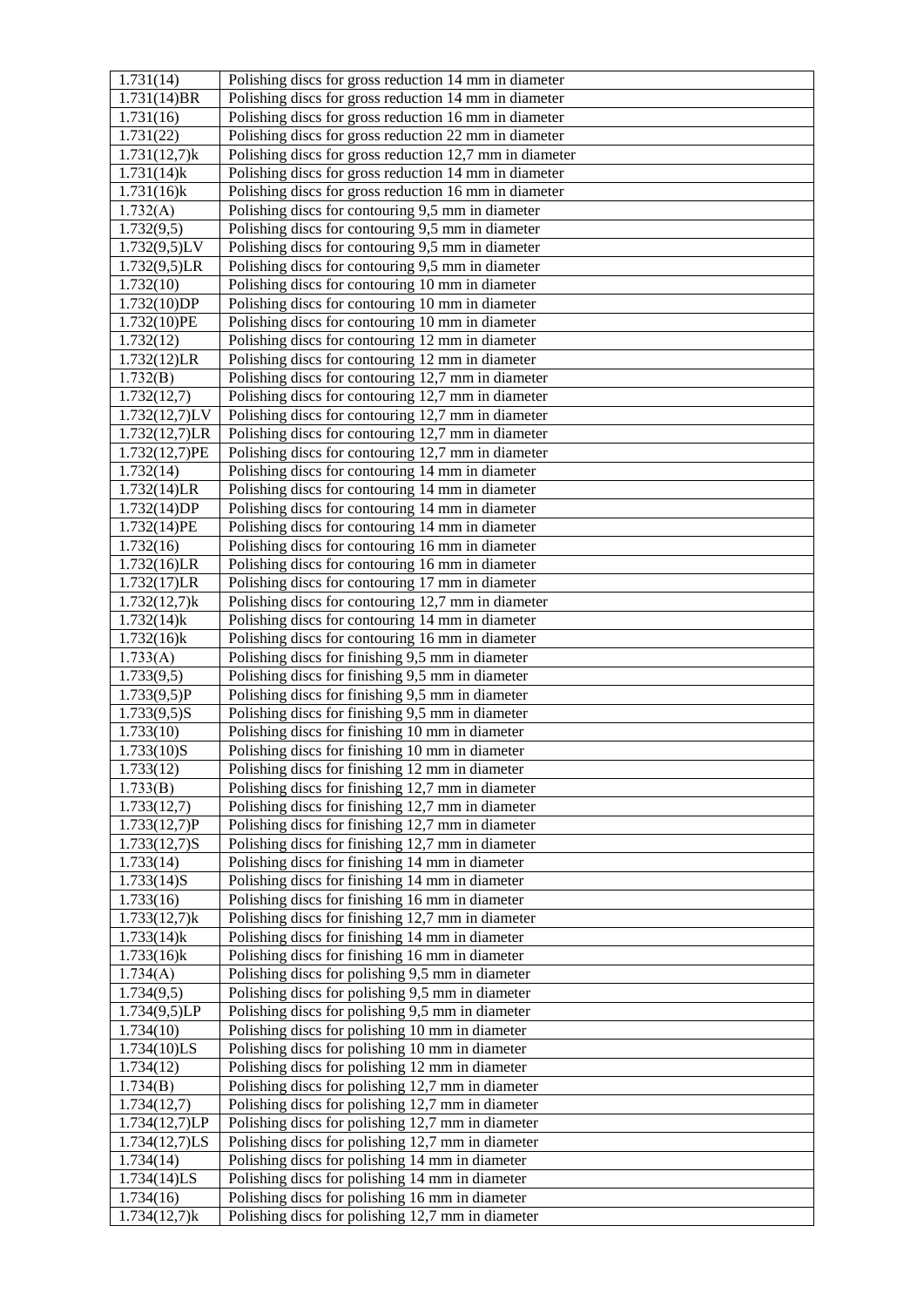| $1.734(14)$ k | Polishing discs for polishing 14 mm in diameter                              |
|---------------|------------------------------------------------------------------------------|
| $1.734(16)$ k | Polishing discs for polishing 16 mm in diameter                              |
| 2.730(9,5)G   | Polishing discs for gross reduction 9,5 mm in diameter                       |
| 2.730(10)G    | Polishing discs for gross reduction 10 mm in diameter                        |
| 2.730(12)G    | Polishing discs for gross reduction 12 mm in diameter                        |
| 2.730(12,7)G  | Polishing discs for gross reduction 12,7 mm in diameter                      |
| 2.730(14)G    | Polishing discs for gross reduction 14 mm in diameter                        |
| 2.730(16)G    | Polishing discs for gross reduction 16 mm in diameter                        |
| 2.730(1/2)    | Polishing discs for gross reduction 12,7 mm in diameter                      |
| 2.730(5/8)G   | Polishing discs for gross reduction 16 mm in diameter                        |
| 2.730(3/4)G   | Polishing discs for gross reduction 19 mm in diameter                        |
| 2.730(7/8)G   | Polishing discs for gross reduction 16 mm in diameter                        |
| 2.731(9,5)    | Polishing discs for gross reduction 9,5 mm in diameter                       |
| 2.731(10)     | Polishing discs for gross reduction 10 mm in diameter                        |
| 2.731(12)     | Polishing discs for gross reduction 12 mm in diameter                        |
| 2.731(12,7)   | Polishing discs for gross reduction 12,7 mm in diameter                      |
| 2.731(14)     | Polishing discs for gross reduction 14 mm in diameter                        |
| 2.731(16)     | Polishing discs for gross reduction 16 mm in diameter                        |
| 2.731(1/2)    | Polishing discs for gross reduction 12,7 mm in diameter                      |
| 2.731(5/8)    | Polishing discs for gross reduction 16 mm in diameter                        |
| 2.731(7/8)    | Polishing discs for gross reduction 22 mm in diameter                        |
| 2.733(9,5)    | Polishing discs for finishing 9,5 mm in diameter                             |
| 2.733(10)     | Polishing discs for finishing 10 mm in diameter                              |
| 2.733(12)     | Polishing discs for finishing 12 mm in diameter                              |
| 2.733(12,7)   | Polishing discs for finishing 12,7 mm in diameter                            |
| 2.733(14)     | Polishing discs for finishing 14 mm in diameter                              |
| 2.733(16)     | Polishing discs for finishing 16 mm in diameter                              |
| 2.733(1/2)    | Polishing discs for finishing 12,7 mm in diameter                            |
| 2.733(5/8)    | Polishing discs for finishing 16 mm in diameter                              |
| 2.734(9,5)    | Polishing discs for polishing 9,5 mm in diameter                             |
| 2.734(10)     | Polishing discs for polishing 10 mm in diameter                              |
| 2.734(12)     | Polishing discs for polishing 12 mm in diameter                              |
| 2.734(12,7)   | Polishing discs for polishing 12,7 mm in diameter                            |
| 2.734(14)     | Polishing discs for polishing 14 mm in diameter                              |
| 2.734(16)     | Polishing discs for polishing 16 mm in diameter                              |
| 2.734(1/2)    | Polishing discs for polishing 12,7 mm in diameter                            |
| 2.734(5/8)    | Polishing discs for polishing 16 mm in diameter                              |
| 9.731(9,5)    | Polishing discs with diamond coating for gross reduction 9,5 mm in diameter  |
| 9.731(10)     | Polishing discs with diamond coating for gross reduction 10 mm in diameter   |
| 9.731(12)     | Polishing discs with diamond coating for gross reduction 12 mm in diameter   |
| 9.731(12,7)   | Polishing discs with diamond coating for gross reduction 12,7 mm in diameter |
| 9.731(14)     | Polishing discs with diamond coating for gross reduction 14 mm in diameter   |
| 9.731(16)     | Polishing discs with diamond coating for gross reduction 16 mm in diameter   |
| 9.732(9,5)    | Polishing discs with diamond coating for contouring 9,5 mm in diameter       |
| 9.732(10)     | Polishing discs with diamond coating for contouring 10 mm in diameter        |
| 9.732(12)     | Polishing discs with diamond coating for contouring 12 mm in diameter        |
| 9.732(12,7)   | Polishing discs with diamond coating for contouring 12,7 mm in diameter      |
| 9.732(14)     | Polishing discs with diamond coating for contouring 14 mm in diameter        |
| 9.732(16)     | Polishing discs with diamond coating for contouring 16 mm in diameter        |
| 9.733(9,5)    | Polishing discs with diamond coating for finishing 9,5 mm in diameter        |
| 9.733(10)     | Polishing discs with diamond coating for finishing 10 mm in diameter         |
| 9.733(12)     | Polishing discs with diamond coating for finishing 12 mm in diameter         |
| 9.733(12,7)   | Polishing discs with diamond coating for finishing 12,7 mm in diameter       |
| 9.733(14)     | Polishing discs with diamond coating for finishing 14 mm in diameter         |
| 9.733(16)     | Polishing discs with diamond coating for finishing 16 mm in diameter         |
| 9.734(9,5)    | Polishing disc with diamond coating s for polishing 9,5 mm in diameter       |
| 9.734(10)     | Polishing disc with diamond coating s for polishing 10 mm in diameter        |
| 9.734(12)     | Polishing discs with diamond coating for polishing 12 mm in diameter         |
| 9.734(12,7)   | Polishing discs with diamond coating for polishing 12,7 mm in diameter       |
| 9.734(14)     | Polishing discs with diamond coating for polishing 14 mm in diameter         |
| 9.734(16)     | Polishing discs with diamond coating for polishing 16 mm in diameter         |
| 10.731(10)    | Polishing discs with diamond coating for gross reduction 10 mm in diameter   |